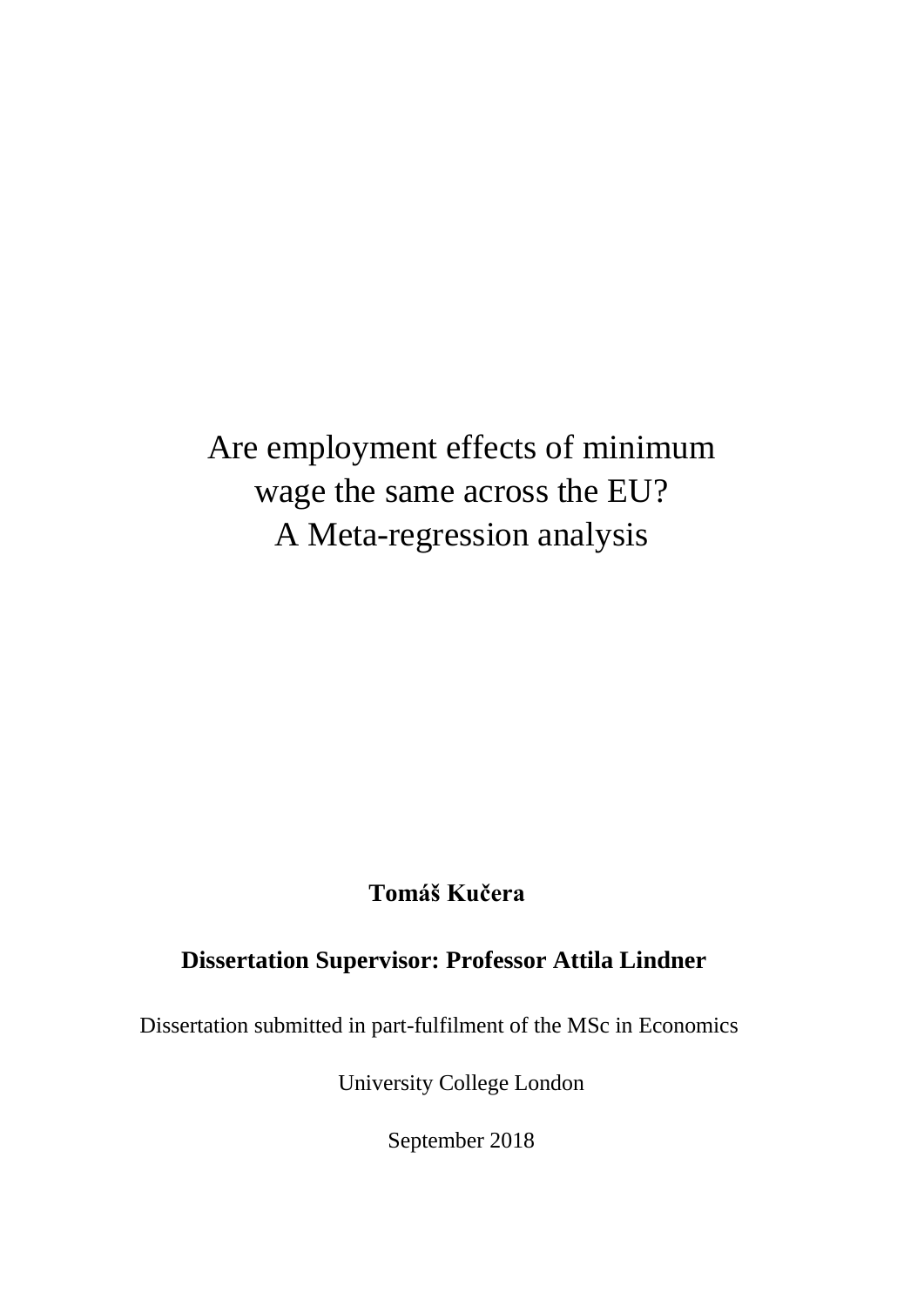# **Declaration**

I, Tomáš Kučera, hereby declare that the work presented in this dissertation is my own original work. Where information has been derived from other sources, I confirm that this has been clearly and fully identified and acknowledged. No part of this dissertation contains material previously submitted to the examiners of this or any other university, or any material previously submitted for any other assessment.

# Classification

This piece of research is primarily

- $\checkmark$  an empirical/econometric study
- $\Box$  the examination of a theoretical problem
- $\Box$  a critical analysis of a policy issue
- $\Box$  an analytical survey of empirical and/or theoretical literature

## **Dissertation Library**

I give permission for a pdf electronic copy of this dissertation to be made available to future students by way of the Dissertation Library, should the Department of Economics choose to use it in this way.

# **Acknowledgements**

I would like to thank my dissertation supervisor, Professor Attila Lindner, for his knowledge and patient and prompt support.

Word count: 7397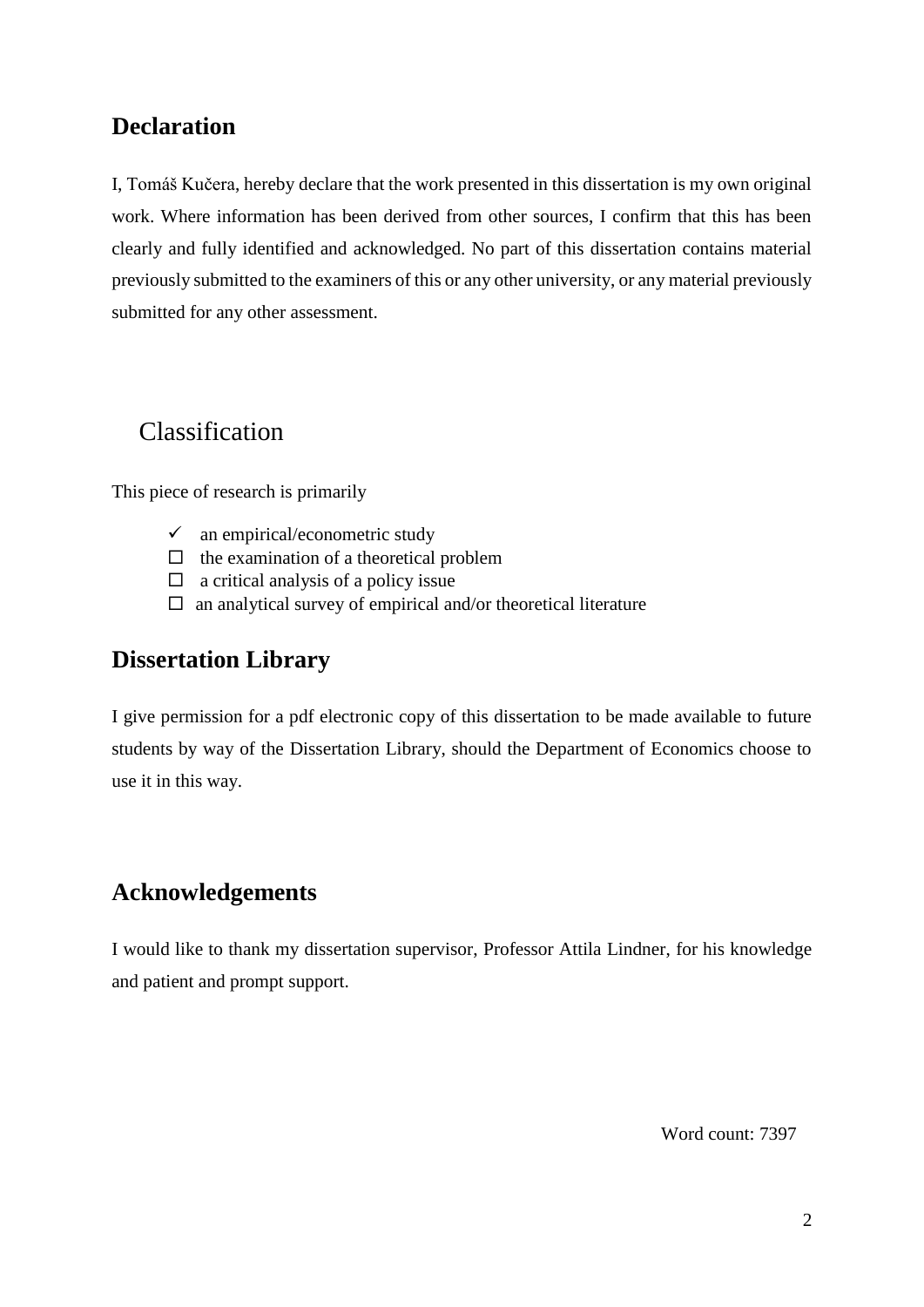## **Abstract**

There is still an ongoing debate on the employment effect of minimum wage. Not only the magnitude of the effect, but also whether the effect is actually negative or positive is the matter of concern. Economic theory is unable to unanimously resolve the dispute as it can supply theoretical concepts arguing for both sides. In order to integrate the empirical findings, I deployed a meta-regression analysis (MRA) to systematically review 187 estimates from 18 empirical studies that estimated minimum wage elasticities of employment for countries of the EU. The results show that, overall, there is no practically significant employment effect of minimum wage. Also, no evidence of publication selection bias was found. A more sophisticated, multivariate MRA identified differential effects for specific industries, namely residential home care and retail sector for which the employment effects are significantly negative. The results also indicate that minimum wage negatively affects female employment. Finally, the multiple MRA also investigated whether the employment effects differ across three wider regions of the EU (the West, the South, and the East). The results provide robust evidence of significant differential effects, and show that minimum wage has moderately negative employment effects in the eastern countries of the EU.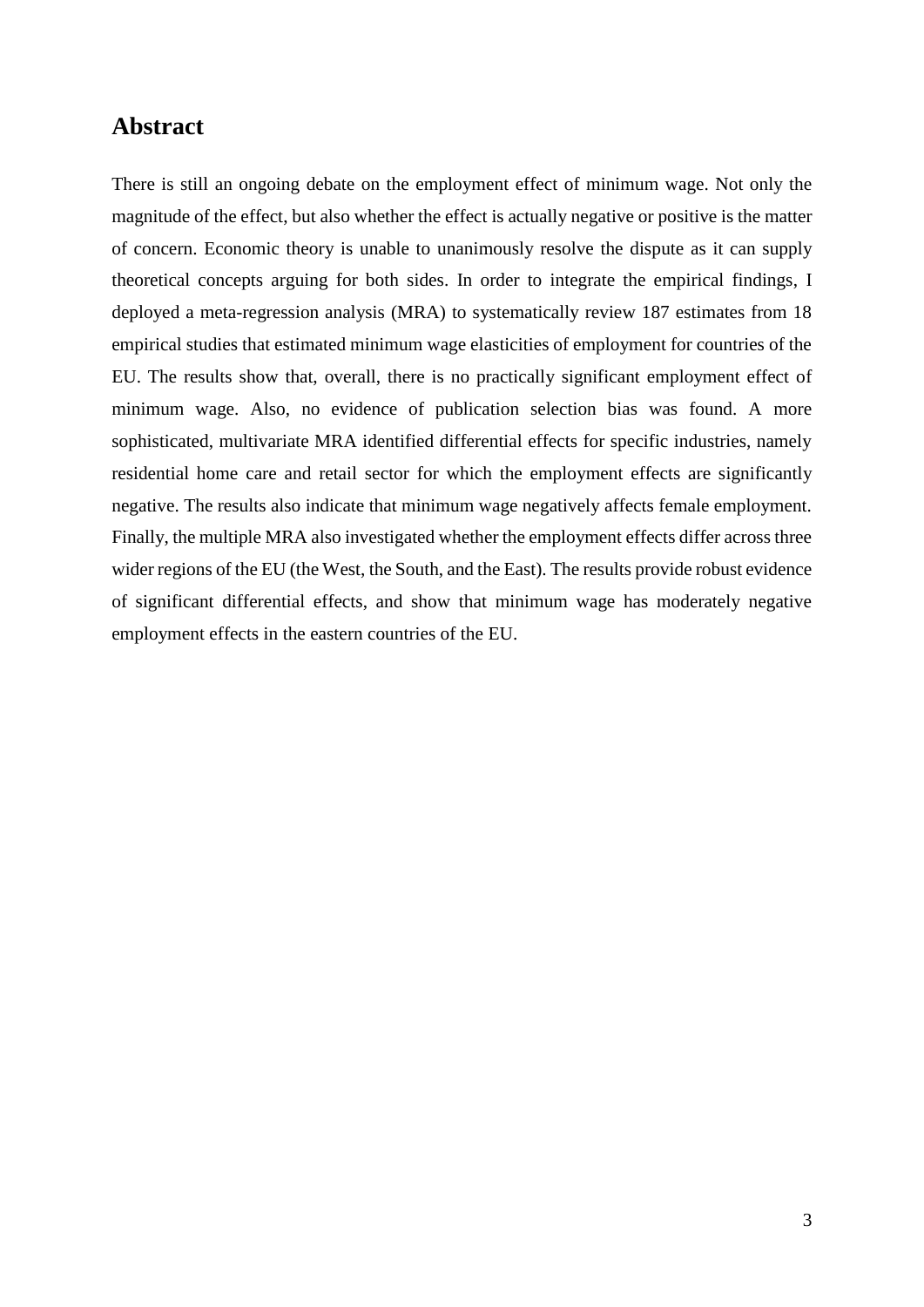# **Table of content**

| $\mathbf{1}$   |           |  |
|----------------|-----------|--|
| $\overline{2}$ |           |  |
|                | $\bullet$ |  |
| 3              |           |  |
|                | $\bullet$ |  |
|                |           |  |
|                |           |  |
|                | $\bullet$ |  |
|                |           |  |
|                |           |  |
| $\overline{4}$ |           |  |
|                |           |  |
|                |           |  |
|                |           |  |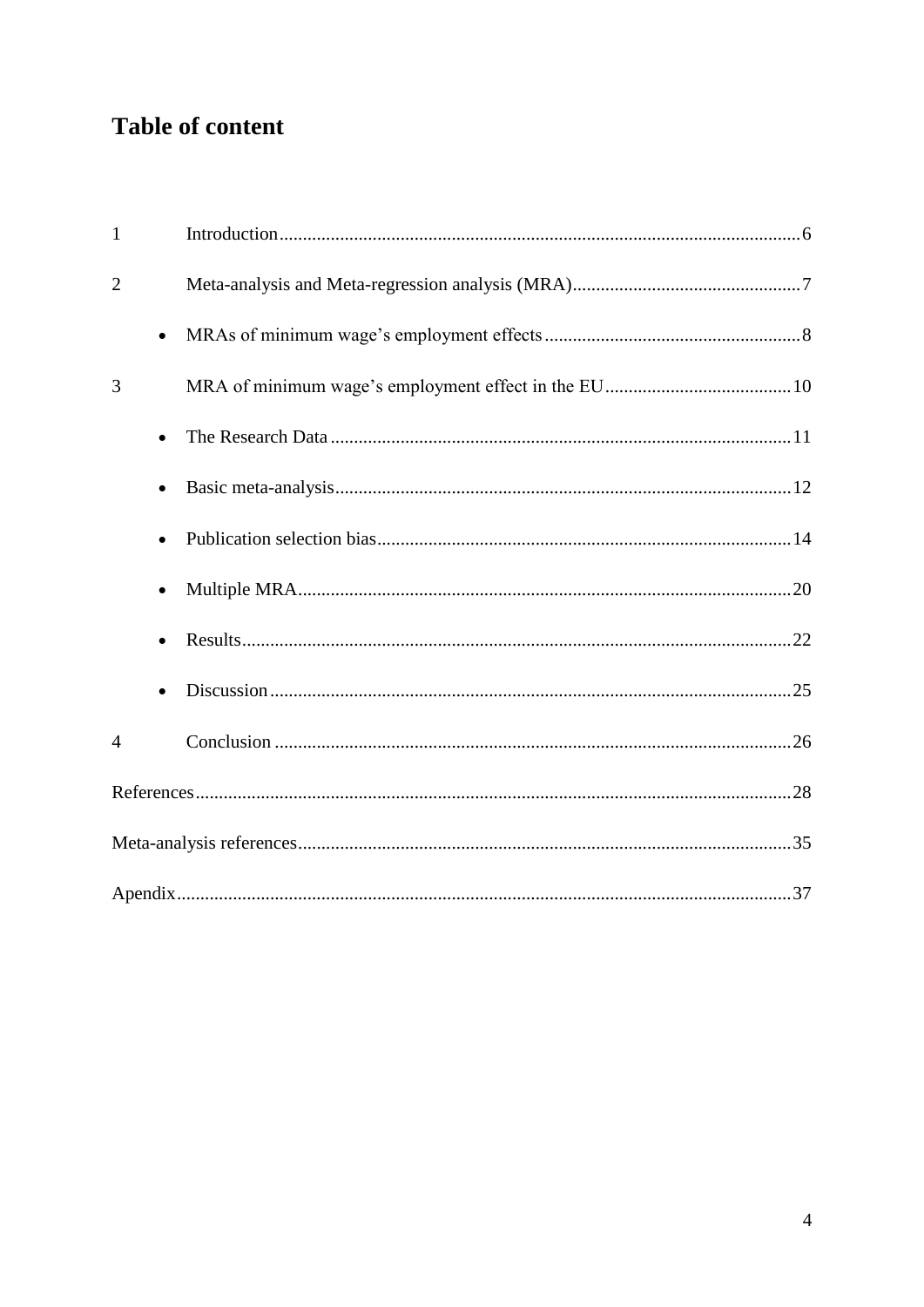# **Tables and Figures**

| Table 6: Multiple MRA of minimum wage elasticities: Cluster-Robust Weighted Least Squares |  |
|-------------------------------------------------------------------------------------------|--|
|                                                                                           |  |

| Figure 2: Distribution of estimates of minimum wage elasticity of employment  14 |  |
|----------------------------------------------------------------------------------|--|
|                                                                                  |  |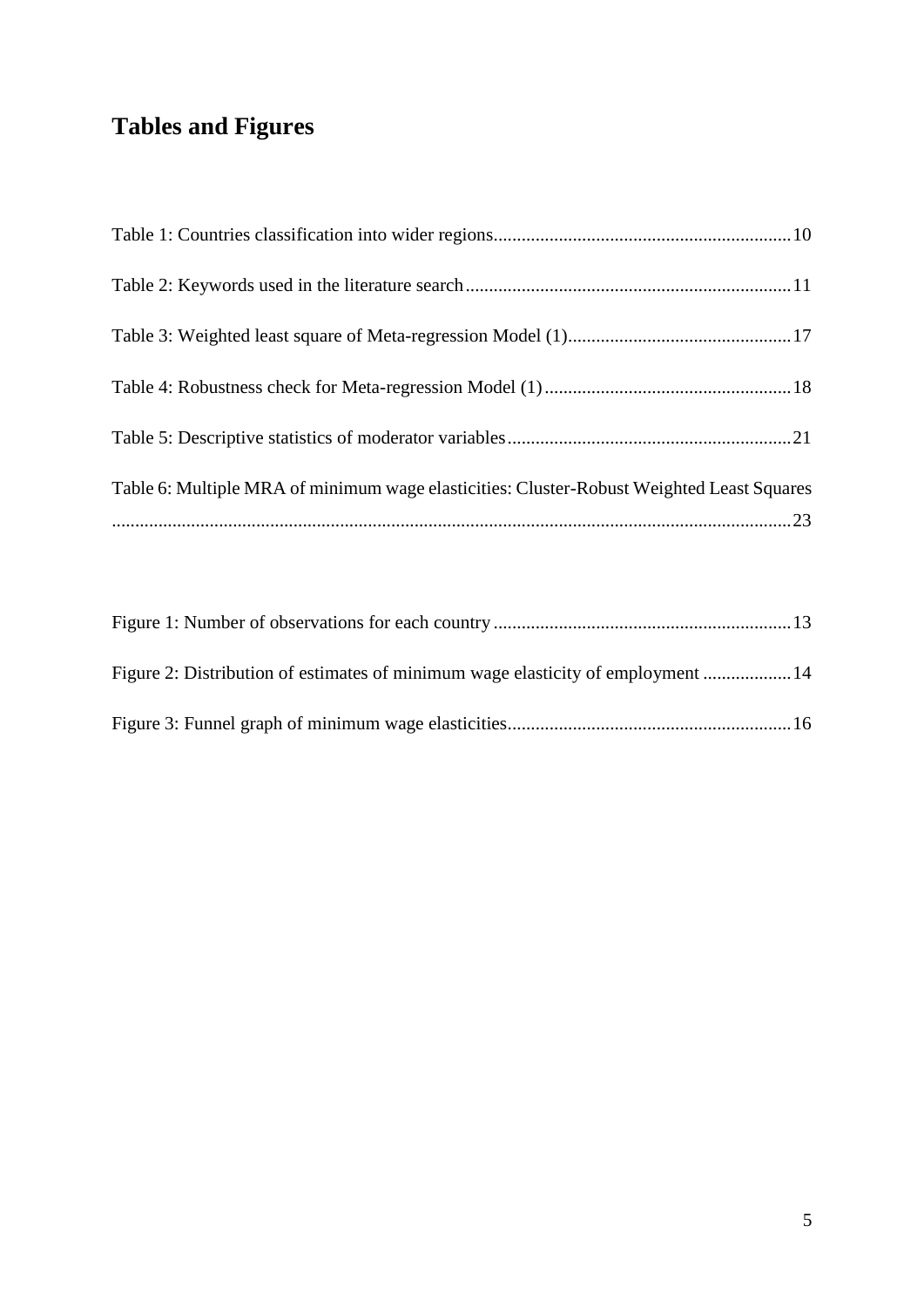## <span id="page-5-0"></span>**1 Introduction**

Many put hopes in minimum wage policy as a redistributive tool that can empower disadvantaged groups in the labour market (Addison & Blackburn, 1999; Freeman, 1996; Stigler, 1946). Others also argue that, besides alleviating poverty, minimum wage stimulates aggregate demand (Herr & Kazandziska, 2011). As the argument goes, low-income households have higher propensity to consume than high-wage earners and thus, transfers from the rich to the poor increases output.

Critics counter that such policies eventually hurts those whom they are meant to help (Brown, Gilroy, & Kohen, 1982). The biggest concerns is that it can lead to general loss of jobs and can make it harder especially for low-skilled workers to find a job. Such predictions are mostly based on a model of a perfectly competitive labour market where workers are paid the value of their marginal product. In such settings, minimum wage policy would indeed need to result either in employment decrease or increased productivity (Stigler, 1946).

On the other hand, in an environment where employers have some monopsony power, an appropriately set minimum wage can in fact increase employment (Maurice, 1974; Stigler, 1946). As Machin and Manning (1994) remarked, empirical literature had for long been concerned only with the size of the negative effects, paying no serious attention to the possibility of the effects being positive. That has changed during the 1990s when new empirical studies (Card & Krueger, 1995b; Machin & Manning, 1994) sparked a debate on whether the employment effects are necessarily negative after all.

However, until these days the discussion is anything but settled (Bazen, 2000; Lemos, 2004; Manning, 2016; Neumark & Wascher, 2007). The endeavour that emerged in the early 2000s, and which Schmitt (2013) calls 'the new minimum-wage research', also did not deliver any clear reconciliation. On one side, there are studies reporting significant negative effects (Abowd, Kramarz, Margolis, & Philippon, 2000; Burkhauser, Couch, & Wittenburg, 2000; Machin, Manning, & Rahman, 2003; Neumark, Schweitzer, & Wascher, 1999; Neumark & Wascher, 2000) and on the other side are those that find no or positive employment effects (Abowd et al., 2000; Card & Krueger, 1994, 1995b; Dickens, Machin, & Manning, 1999; Harasztosi & Lindner, 2017; Machin & Manning, 1994; Stewart, 2002).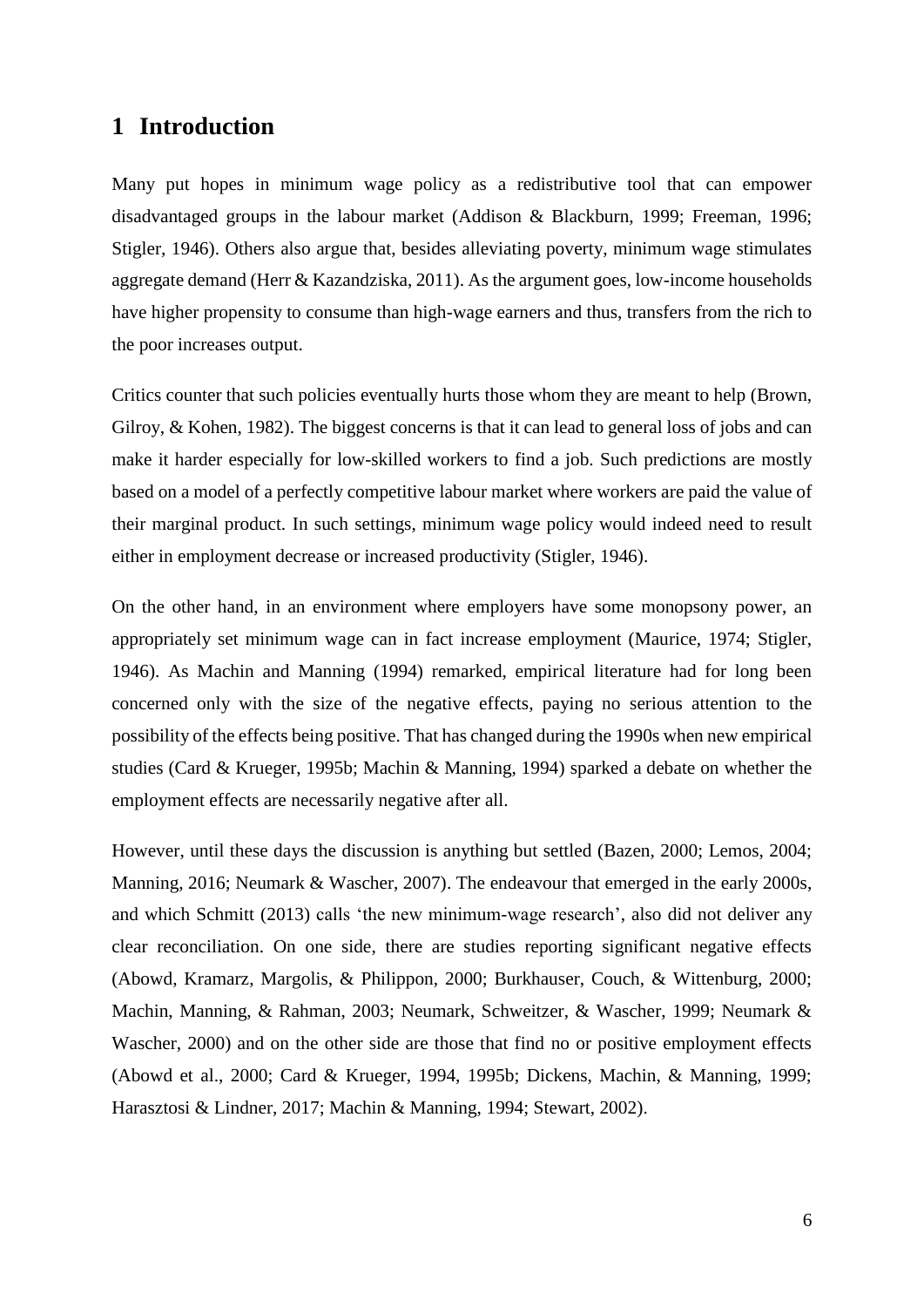A comparison of two particular studies can provide an illustrative example of the inconsistency in findings in this area. Karageorgiou (2004) reports negative impact on youth and positive on teenage employment, while Pereira (2003) finds the exact opposite, i.e. negative effects on teenagers and positive on youth.

Understanding where the differences in empirical results stem from is an essential question if any reconciliation is to be achieved. The origins of the differences can possibly be of three kinds. Firstly, there can be real differences in the employment effects across countries, social groups, industries etc. Secondly, the variance of the results can be purely of a statistical nature (Petticrew & Roberts, 2006).

And thirdly, the differences might arise due to different methodologies, different kind and quality of data, different measures of minimum wage etc. Interestingly enough, Eagly & Carli (1981) showed that reported results can also depend on researches characteristics and their beliefs. It is conceivable that, for example, researchers' beliefs about the impact of minimum wage could possibly proliferate to their results through a mechanism known as selffulfilling prophecy or researchers' expectations effect, which has been described by psychologists (Rosenthal & Jacobson, 1966; Rosenthal & Rubin, 1978).

In order to filter out these potential disturbances and to disentangle the real effects of specific factors (e.g. industry or group for which the effects were estimated) from the general employment effect of minimum wage, I analyse the literature using a meta-regression analysis (MRA) (see section 2). This paper analyses studies that focus on minimum wage effects in European Union countries. Special attention is devoted to a question of whether the employment effects differ significantly across EU wider regions, namely the West, the East, and the South. This could be of some practical relevance in a debate about potential introduction of an EU-wide minimum wage.

## <span id="page-6-0"></span>**2 Meta-analysis and Meta-regression analysis (MRA)**

*Meta-analysis* refers to a statistical analysis of a large amount of quantitative results of primary research. It intends to synthetize findings in a literature on a given topic and to shed light on factors that may be responsible for differences between the results of individual studies (Glass, 1976, 1997). Unlike traditional narrative discussions of research, a meta-analysis follows an explicit set of rules that are defined at the outset and that specifies the rules for literature search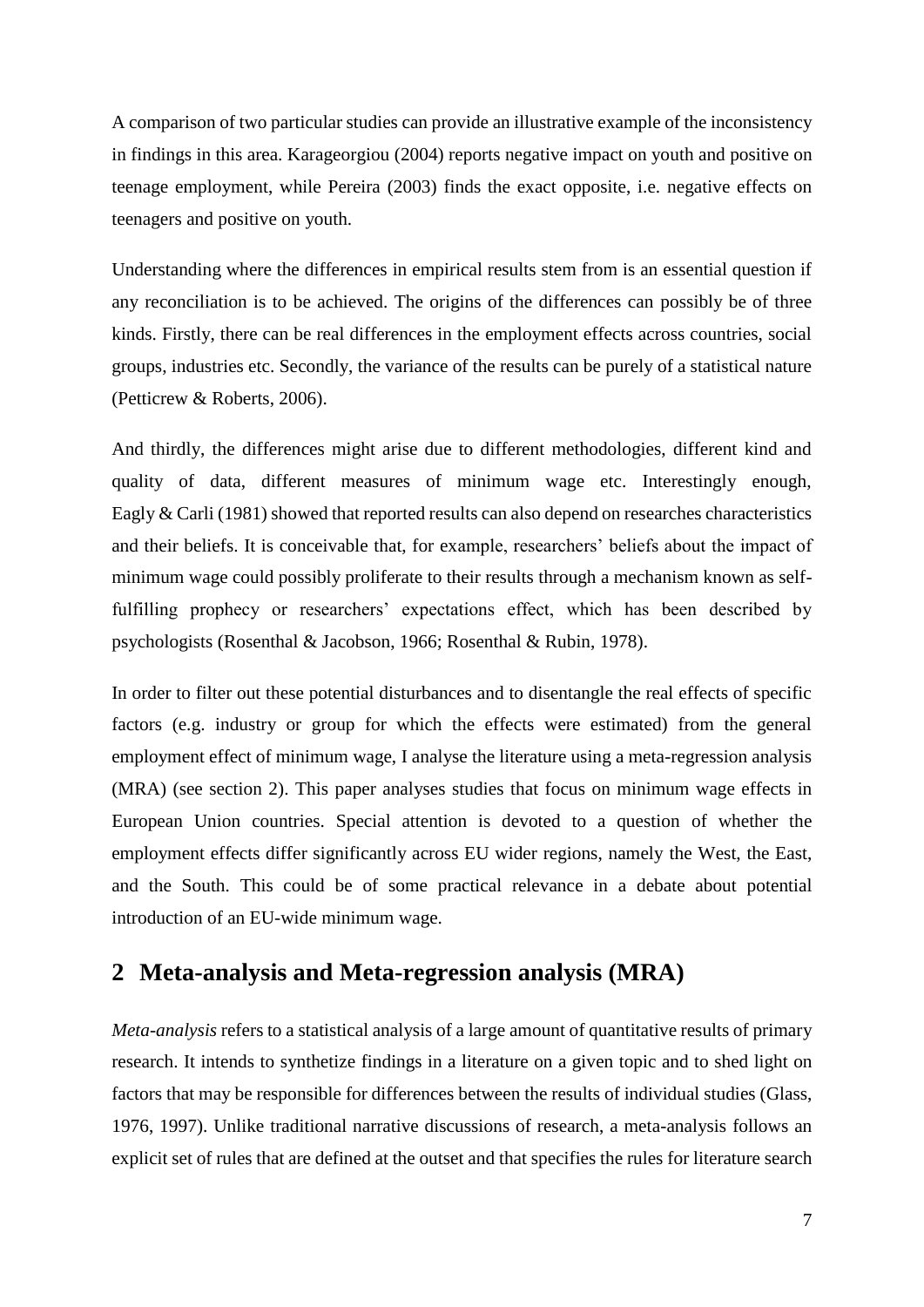and selection. It is thus a systematic and consistent approach that helps preserve as much objectivity as possible and reduce researcher's subjective judgement of what studies are relevant or deserve attention (Stanley & Jarrell, 1989).

*Meta-regression analysis*, then, is a regression analysis which uses the results published in literature as dependent variables and regresses them on various factors that could possibly impact the results reported. As Stanley wrote: 'Meta-regression analysis is a form of metaanalysis especially designed to investigate empirical research in economics' (Stanley, 2001, p. 131).

Petticrew and Roberts (2006) explain the importance of systematic reviews in social sciences. They point out that systematic literature reviews are of value whenever an effect of an intervention is in question and an extensive mass of literature needs to be analysed. Petticrew and Roberts (2006) emphasise that single studies without any consideration of a broader context can be sometimes misleading. Importantly, there are very few studies that have methodology so sound that their results could be easily generalised without any concerns. Thus, a meta-regression analysis gives the results more solid foundations as it builds up on a wide body of literature.

Besides the merits of combining the results into a comprehensive evidence base, meta-analysis has also some drawbacks. The most relevant being that the quality of the meta-analysis results cannot exceed the quality of its inputs (Grant & Booth, 2009).

According to Hafner et al. (2016), another shortcoming of this method is a certain degree of subjectivity which is present in the researchers' selection of studies. This, however, can be addressed through a transparent selection process as already described above. Also for this reason, Stanley, Doucouliagos, Giles, Heckemeyer, and Johnston (2013) issued reporting guidelines for meta-analyses of economic research which aim to standardize the procedure and thus to ensure that the meta-regression analysis is as consistent as possible. This work also follows these guidelines.

### <span id="page-7-0"></span>*MRAs of minimum wage's employment effects*

Meta-regression analysis has been used increasingly and extensively in the field of economics in recent years (H. Doucouliagos & Stanley, 2009; Nelson & Kennedy, 2009; Stanley & Doucouliagos, 2012). Below I detail those focusing on the impact of minimum wage.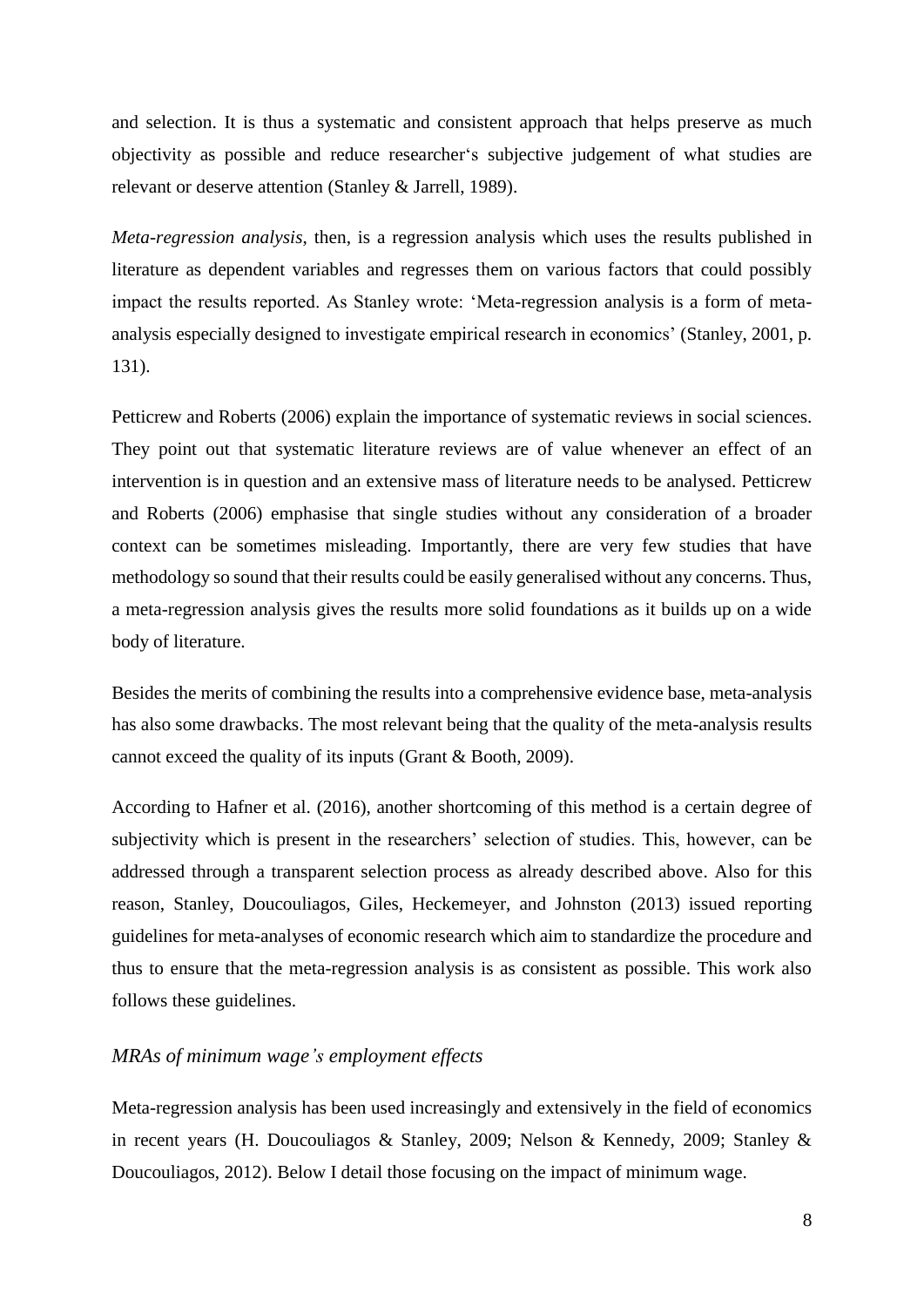One of the first influential meta-analysis on this topic was Card and Krueger's (1995a) study that scrutinised 15 US minimum wage studies that deployed time-series for estimating the employment effects. They found publication selection bias that favoured studies which reported statistically significant adverse employment effects. Doucouliagos and Stanley (2009) in their meta-regression analysis of 64 US minimum wage studies corroborated Card and Krueger's (1995a) findings of publication selection bias as they showed that studies reporting negative minimum wage effects were more likely to be publish. Importantly, after correcting for the publication selection bias, they did not find any significant negative employment effects.

Boockmann (2010) found significant cross-country differences when he analysed 55 empirical studies that estimated employment effects of minimum wage in 15 industrial countries. He then undertook an investigation of the heterogeneity in estimated results and tried to see if it could be explained by labour market institutions. He considered, namely, the benefit replacement ratio, employment protection and collective bargaining system. The country-specific effects were found to remain significant even after controlling for the labour market institutions.

Nataraj, Perez-Arce, Kumar, and Srinivasan (2014) used meta-analysis for reviewing research that analysed impact of labour market policies in low-income countries. They utilised 17 studies in their meta-sample and found that minimum wage in these countries led to lower formal employment but at the same time it didn't affect unemployment. They argued that in the low-income countries it was easier to slip into the informal sector. Therefore, they concluded that minimum wage in low-income countries caused the workers to move into the grey economy.

Data from 23 studies published after 2000, of which the majority concerned the USA, were used in the analysis of Belman and Wolfson (2014). The authors report negative employment effects that are statistically significant, though very small and practically insignificant.

De Linde Leonard, Stanley, and Doucouliagos (2014) narrowed their focus only on the UK minimum wage studies. That meant that their meta-sample consisted of 16 studies from which they derived 710 partial correlations and 236 elasticities. They also did not find any practically significant adverse employment effect. They also concluded that a negative employment effect could, however, exist in residential home care industry.

Hafner et al. (2016) followed up and further extended the study of de Linde Leonard, Stanley, and Doucouliagos (2014). They systematically reviewed studies that estimated the impact of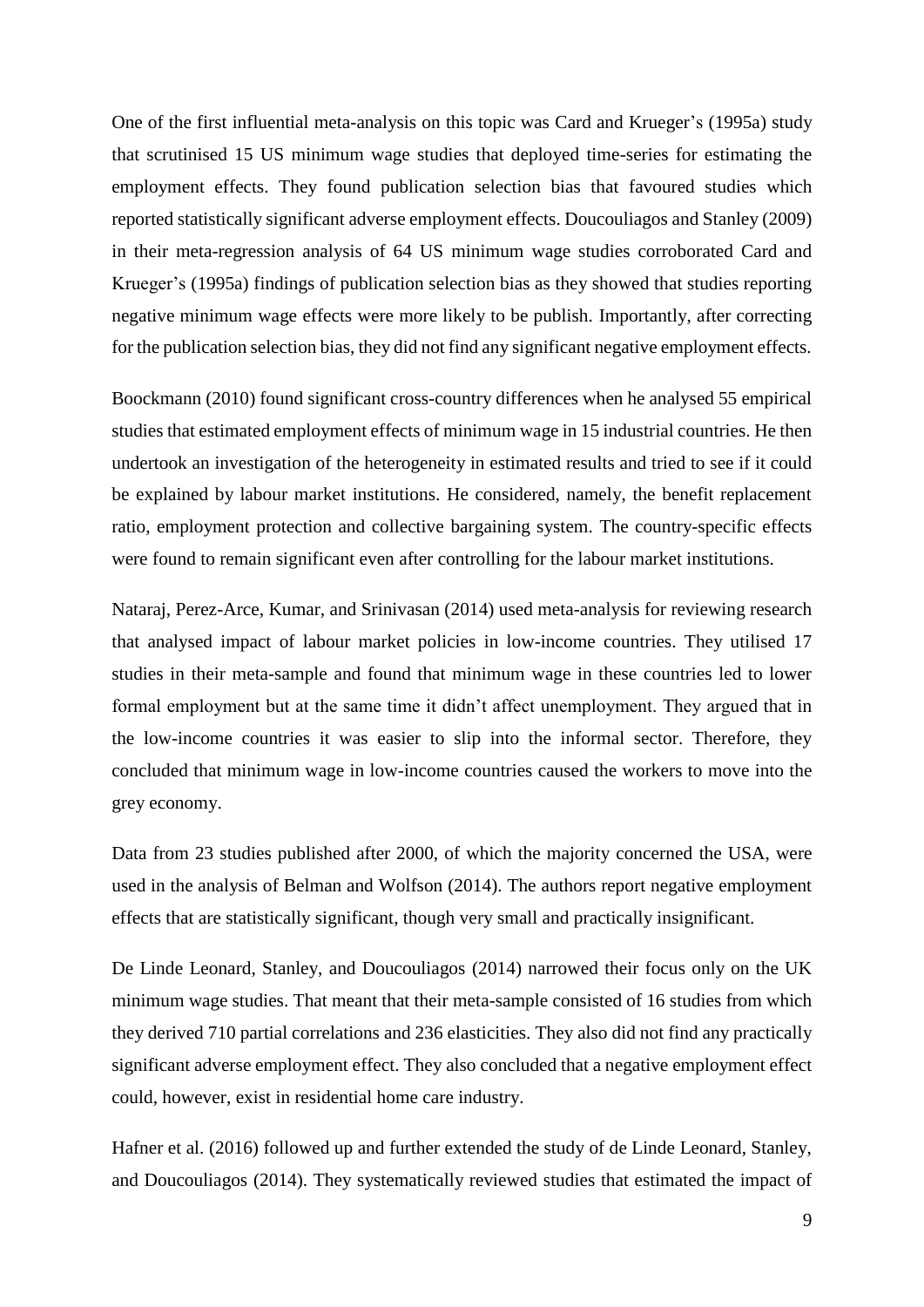the UK minimum wage on employment, hours worked and employment retention probabilities. They concluded that there was no true negative effect of minimum wage on none of these three indicators.

Contrary to an earlier study of Doucouliagos and Stanley (2009) that analysed US minimum wage literature, both de Linde Leonard, Stanley, and Doucouliagos (2014) and Hafner et al. (2016) did not find publication selection bias.

Giotis and Chletsos (2015) investigated the presence of publication bias in the minimum wage literature published during the period from 2010 to 2014, i.e. the period following the publication of Doucouliagos and Stanley (2009) that found the presence of publication selection bias in the US minimum wage literature. They analysed a sample of 45 empirical studies. The results showed that publication selection bias was still found among minimum wage elasticities but not among minimum wage coefficients. Nevertheless, once corrected for the bias, only a small negative effect was found.

# <span id="page-9-0"></span>**3 MRA of minimum wage's employment effect in the EU**

The main goal of this work is to estimate the true employment effect of minimum wage in European Union countries and to investigate if the effects vary across three wider regions of the EU - the West, the East and the South.

The South includes 4 countries of Southern Europe, namely Greece, Italy, Spain and Portugal. The East consist of post-communist countries and the West then includes all the other countries of western, central and northern Europe that do not fall in any of the previous regions. The table below summarizes this classification.

| Region    | Countries                                                         |
|-----------|-------------------------------------------------------------------|
| The West  | Austria, Belgium, Denmark*, Finland*, France, Germany, Ireland,   |
|           | Luxembourg*, Malta*, Netherlands, Sweden, United Kingdom          |
| The East  | Bulgaria*, Croatia*, Czech Republic, Estonia*, Hungary*, Latvia*, |
|           | Lithuania*, Poland, Romania*, Slovakia, Slovenia                  |
| The South | Cyprus*, Greece, Italy, Spain, Portugal                           |

<span id="page-9-1"></span>**Table 1: Countries classification into wider regions**

Note: '\*' marks countries for which no minimum wage study that would meet selection criteria defined below was found. Therefore, their classification does not impact the results.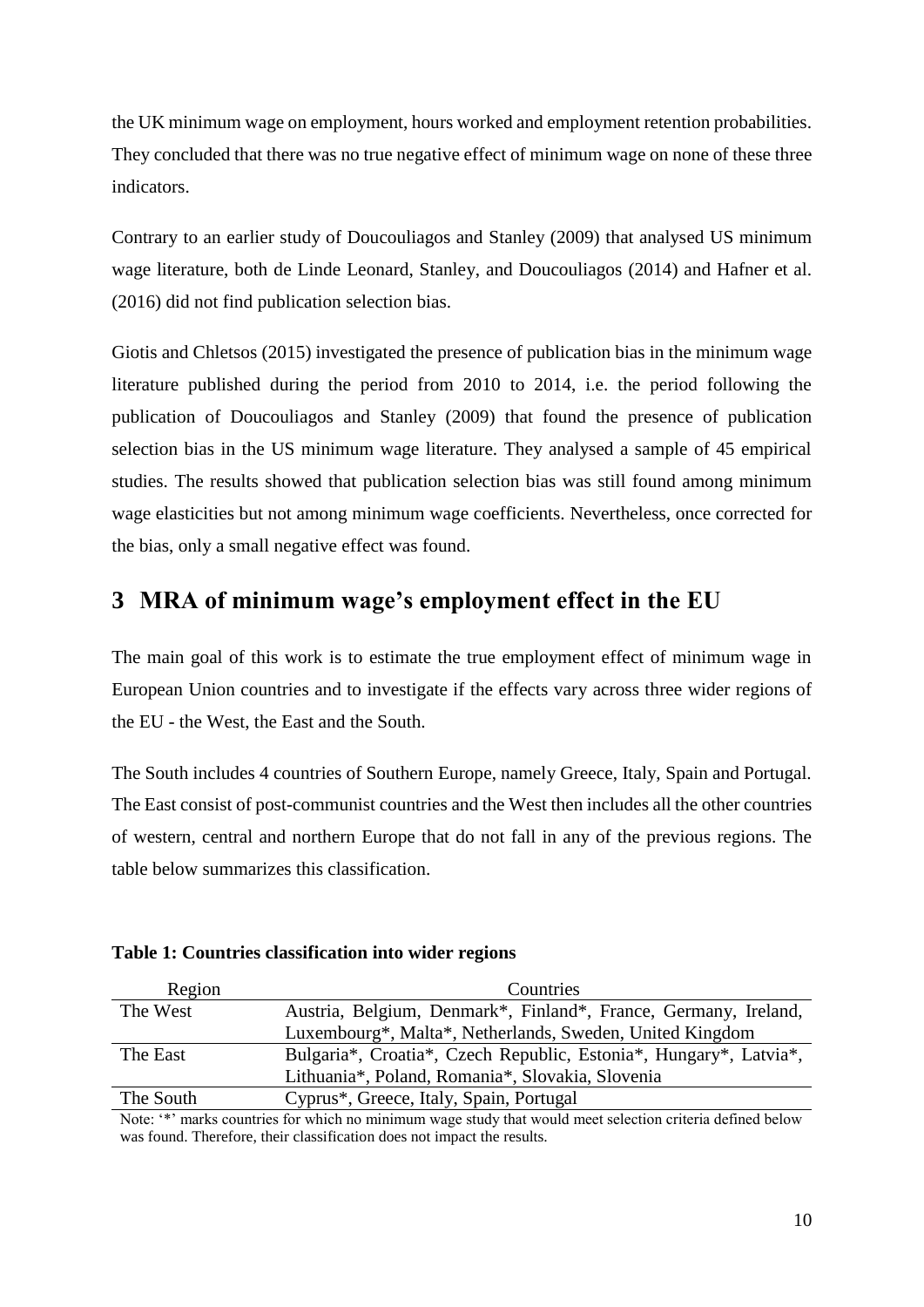### <span id="page-10-0"></span>*The Research Data*

During the collection of the literature, I used the UCL library's search engine Explore that covers a wide range of databases. 1 In order to double-check that relevant literature appeared in the initial search, I also searched ECONLIT and RePEc databases separately and found that all results from these databases indeed appear already in the initial search.

In the Table 1 below I detail the key words used in the search. The same combinations were used for searching each database. The search was completed on  $24<sup>th</sup>$  of August 2018.

#### <span id="page-10-1"></span>**Table 2: Keywords used in the literature search**

| Keywords combination              | Text field specified  |
|-----------------------------------|-----------------------|
| 'minimum wage'                    | All                   |
| 'minimum wage' AND 'employment'   | $TI + TI$ , $AB + AB$ |
| 'minimum wage' AND 'increase'     | $TI + TI$             |
| 'minimum wage' AND 'consequences' | $TI + TI$             |
| 'minimum wage' AND 'impact'       | $TI + TI$ , $AB + AB$ |

Note:  $TI = Title$ ,  $AB = Abstract$ . 'AND' is an option in the search engine that returns only results where both keywords are present. The right column describes in which text field were the respective keywords searched.

In order to be included in the meta-sample, a study had to meet the following criteria that were define before the search began:

- A study that estimated employment effects of minimum wage in any of the European Union member states,
- Published in peer-reviewed journals after 1995,
- Published in English,

1

- Minimum wage elasticity of employment and its standard error had to be reported, or the sufficient information which allowed conversion of the estimated coefficients in to elasticities had to be provided,
- Employment effects were estimated econometrically by an estimator more sophisticated than simply a bivariate correlation,

<sup>&</sup>lt;sup>1</sup> The complete list of databases covered by UCL Explore can be found at http://www.ucl.ac.uk/library/electronicresources/databases.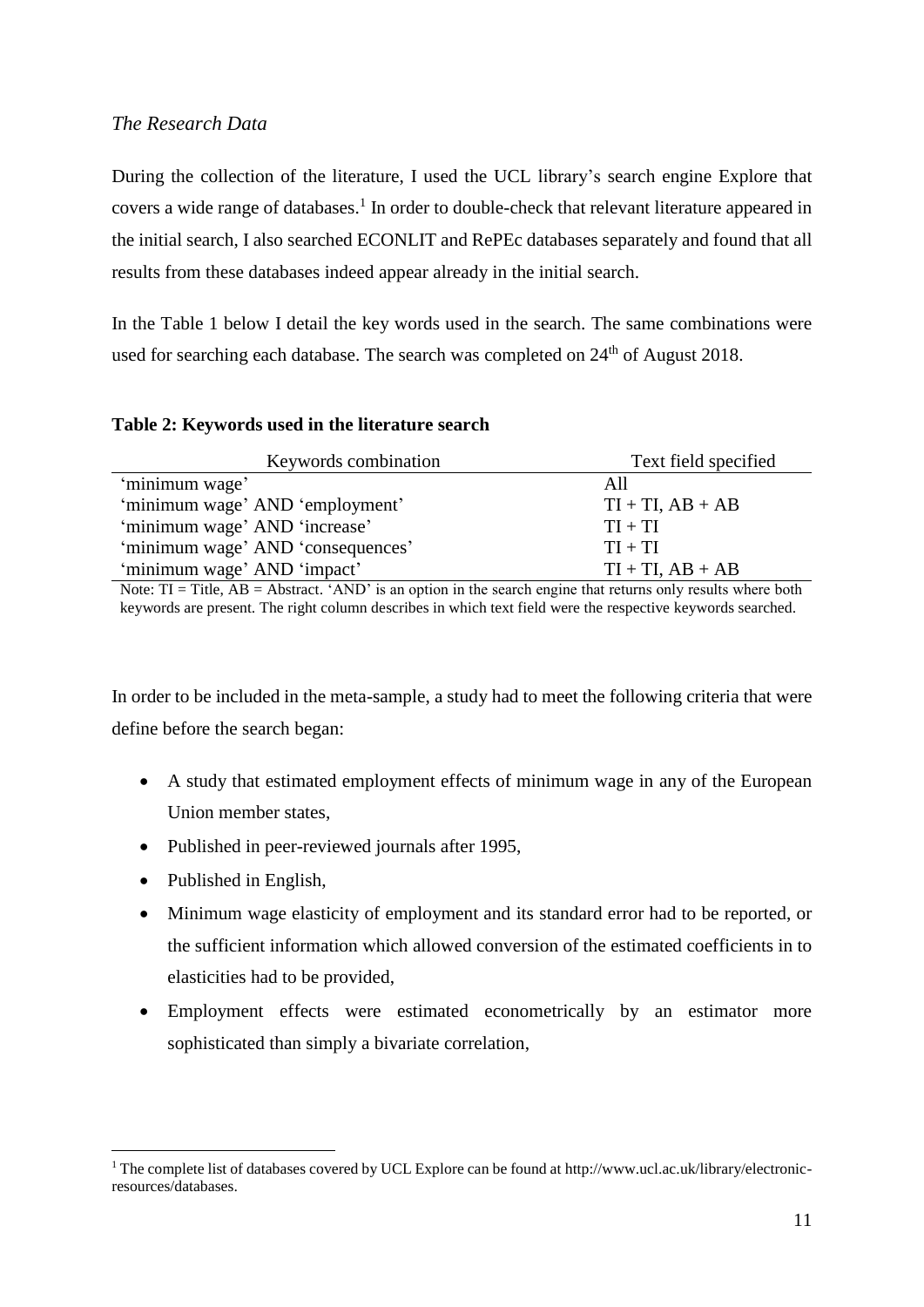- Studies that estimated employment effects for several countries (e.g., in a pooled crosssection time-series study for a panel of countries) are excluded, unless they report country-specific estimates, 2
- Studies using unemployment rate as dependent variable were excluded.<sup>3</sup>

There are two reasons for selecting elasticities of employment with respect to minimum wage as the common metric for the analysis. Firstly, empirical effects of minimum wage are most frequently reported in the form of minimum wage elasticities. And secondly, elasticities are deemed to be relatively stable (Giotis & Chletsos, 2015).

When collecting the data, I first revised the data sets used by de Linde Leonard et al. (2014) and Giotis & Chletsos (2015) and draw the eligible data from them. Then I carried out the search as described above. The complete meta-sample counted 18 eligible studies from which 187 estimates were derived.

Figure 1 shows the number of estimates broken down by countries. It shows that by far the biggest share, almost 45% of all estimates, concern the impact of minimum wage in the UK. The breakdown of the number of estimates by the regions would then show that 51 observations (27%) concern the East, 39 (21%) concern the South, and the remaining 97 (52%) are then the estimates for the West.

#### <span id="page-11-0"></span>*Basic meta-analysis*

1

The distribution and descriptive statistics of the sample of estimates of minimum wage elasticity are depicted in Figure 1. Notice that the mean elasticity is -0.038. That means that the minimum wage would have to be raised by approx. 26% to result in 1% decrease in employment. Such a small magnitude of the effect can bring its practical insignificant into question. Coincidentally, the median of -0.030 is exactly the same as found by de Linde Leonard et al. (2014) in the meta-analysis of the UK minimum wage research.

<sup>&</sup>lt;sup>2</sup> This and the previous point follow the selection criteria in Boockmann (2010).

<sup>&</sup>lt;sup>3</sup> This point is adopted from Giotis and Chletsos (2015).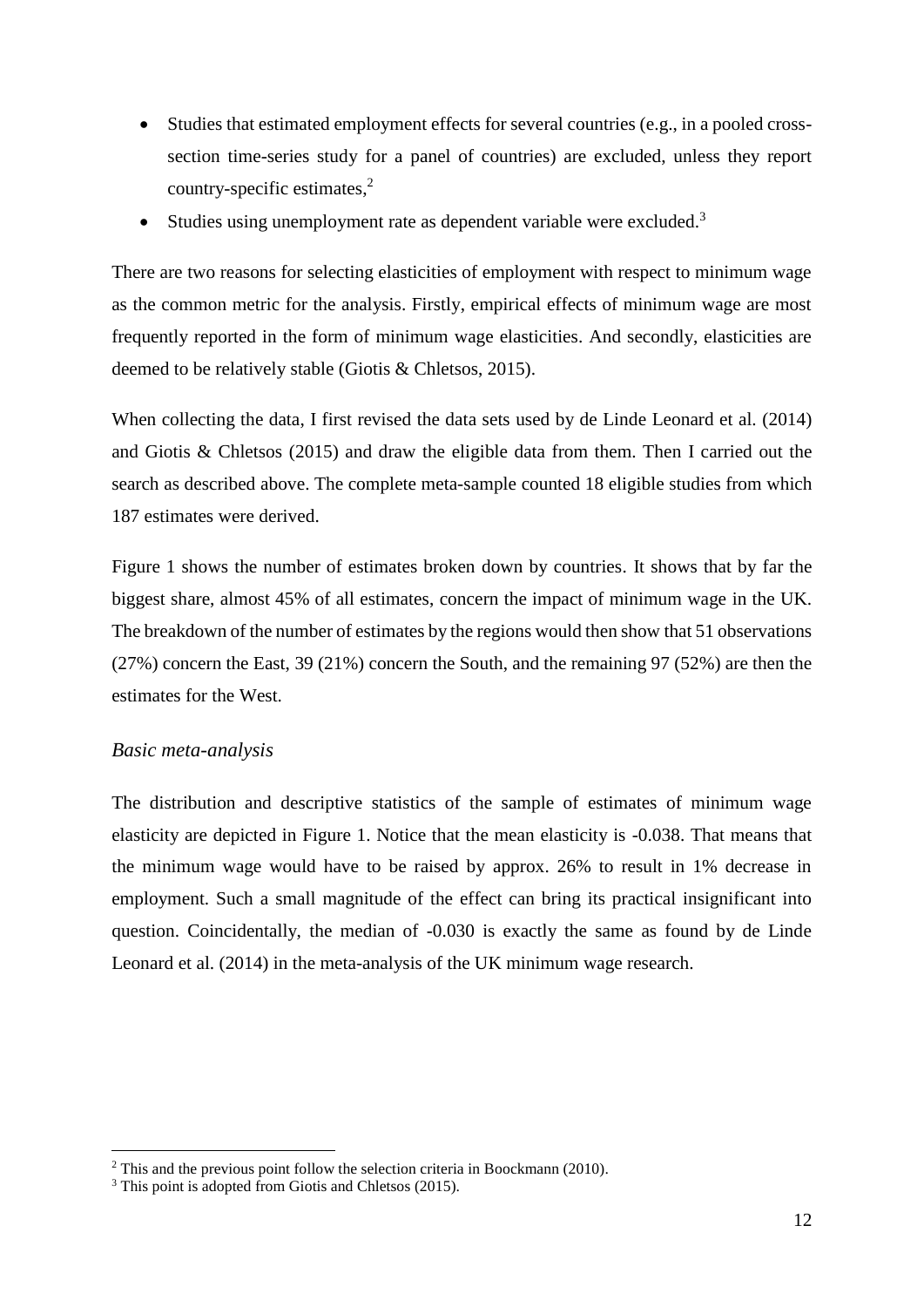

<span id="page-12-0"></span>**Figure 1: Number of observations for each country**

The sample contained one significant outlier which deviated from the mean by a margin greater than 10 standard deviations. Thus, this observation was excluded from the sample. It was an estimate from a study by Balcombe and Prakash (2000) that estimated the effect of minimum wage indirectly, through modelling supply and demand of a labour market. This study, unlike all of the others, provided only one estimate of the minimum wage elasticity, so it meant that an entire study was excluded.

Nevertheless, there is still non-negligible variance of the estimates that needs to be explained. In the following parts, a multiple MRA is deployed to investigate whether the variance is a mere noise caused by differences in methodology and the type of data used, or whether there are factors that truly cause the magnitude of minimum wage's employment effects to vary.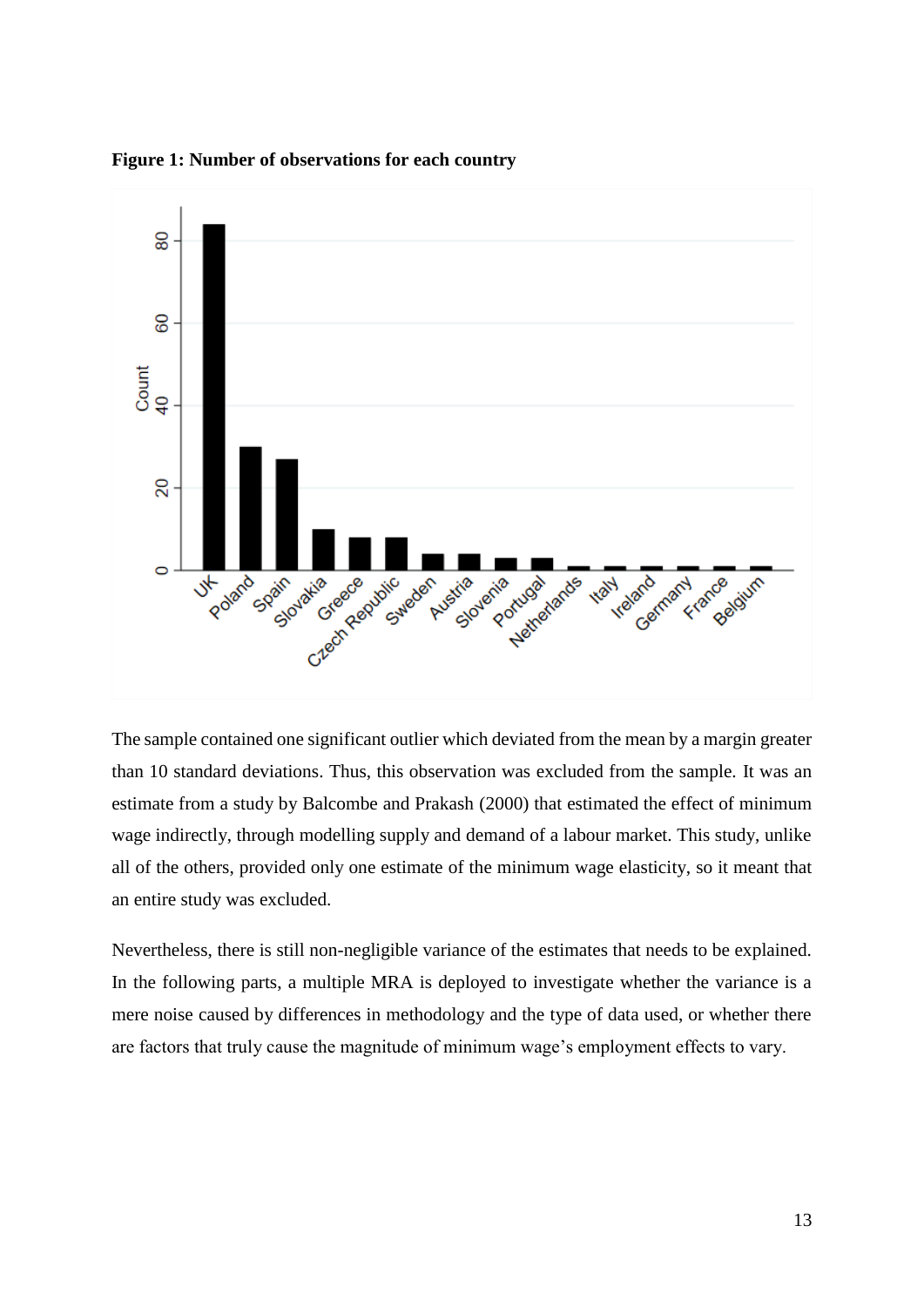

**Figure 2: Distribution of estimates of minimum wage elasticity of employment** 

But since other meta-analysis (H. Doucouliagos & Stanley, 2009) revealed that publication selection bias can be present in the minimum wage research, I start with a test for its detection.

### <span id="page-13-0"></span>*Publication selection bias*

The existence of publication bias is a well-recognized problem in social sciences, economics and medical research (Begg & Berlin, 1988; Card & Krueger, 1995a; De Long & Lang, 1992; Glass, McGaw, & Lee, 1982; Rosenthal, 1979; Wasserman, Hedges, & Olkin, 1988). The problem is, as Rosenthal (1979) puts it, that while studies that report statistically significant results fill the journals, the others, which in the extreme case would consist 95% of the all the studies, only fill the file drawers. Such a selection can then lead to exaggerated size of the effects of an empirical phenomena at hand (C. Doucouliagos, Stanley, & Giles, 2012; Havránek, 2010; Stanley & Doucouliagos, 2012).

It was showed by Doucouliagos and Stanley (2009) that the US minimum wage research was also contaminated by this selective reporting. They found a profound publication bias and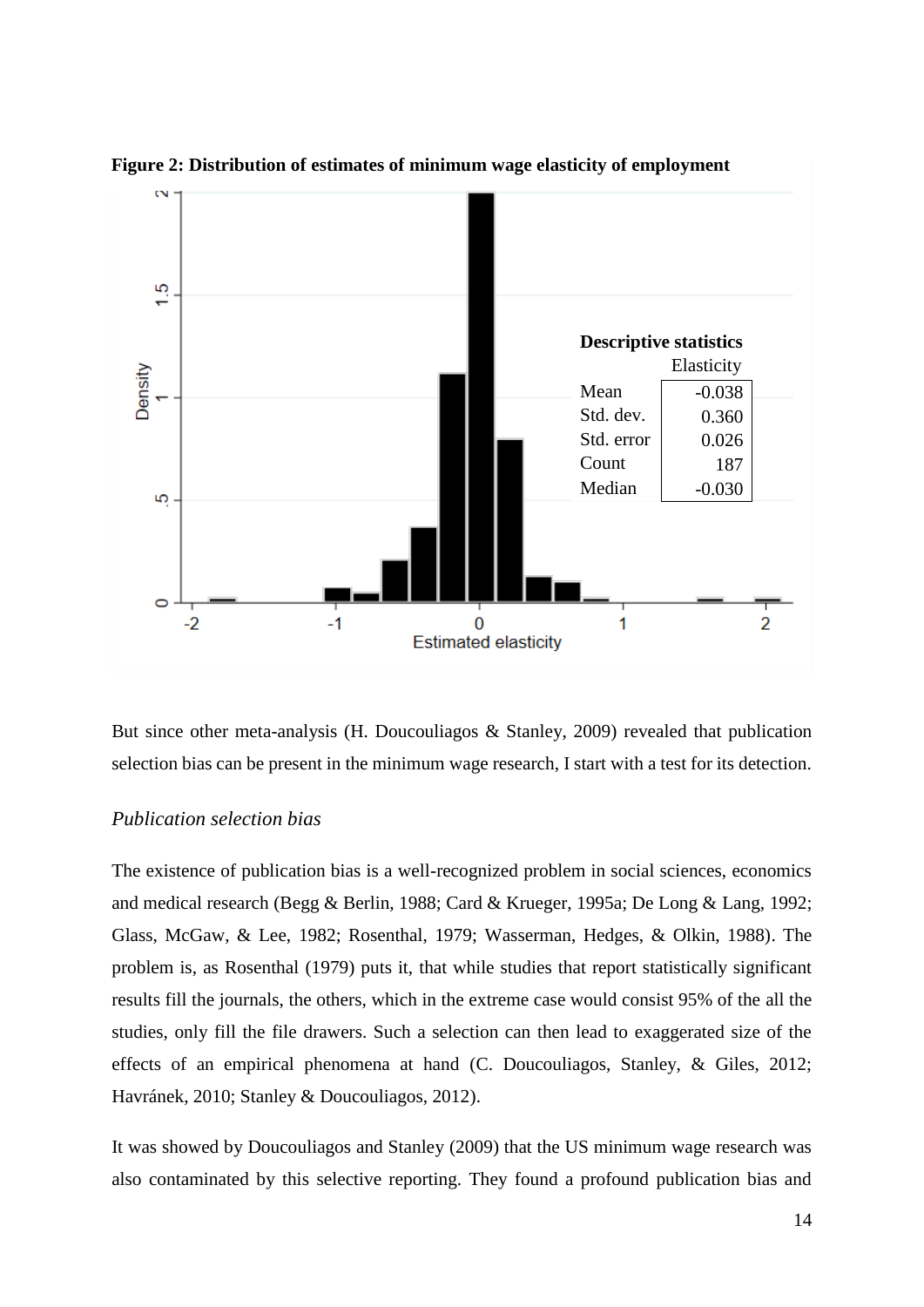showed that it was the publication bias which was responsible for the significantly negative employment effect found in the meta-analysis of 64 US minimum wage studies. After they controlled for the publication bias, no significant adverse employment effect remained.

Although de Linde Leonard et al. (2014) have not found any trace of publication bias in the UK minimum wage literature, Giotis & Chletsos (2015) found small though statistically significant publication selection bias in their sample of elasticities. As the meta-sample used for this study partly overlaps with the meta-samples of these two studies, I also carry out the test to detect the potential bias.

It has been shown that a simple model is effective in identifying publication bias (C. Doucouliagos et al., 2012; Egger, Smith, Schneider, & Minder, 1997; Stanley, 2008). Namely, it is the so called Funnel Asymmetry Test (FAT) and takes the following form:

$$
effect_i = \beta_0 + \beta_1 SE_i + \varepsilon_i \tag{1}
$$

where  $\text{eff} \text{ect}_i$  is an *i*<sup>th</sup> estimate of interest (minimum wage elasticity in our case) and  $SE_i$  is a standard error of the corresponding estimate. The matter of interest in model (1) is the term  $\beta_1 SE_i$  through which the publication selection bias is captured. As de Linde Leonard et al. (2014), the idea behind FAT is that the larger standard error of the estimate, the more remodelling, resampling and further estimation is needed for such an estimate to gain statistical significance.

In other words, standard errors get larger as the analysed sample gets smaller. And with smaller samples, more extreme results are more likely to be found. Then, if one extreme is more likely to be published, the mean of estimates and thus the overall picture of the real effects would be biased. And FAT accommodates exactly for this effect.

It has become conventional to identify publication selection bias through the FAT. Practically, the FAT requires testing H<sub>0</sub>:  $\beta_1 = 0$ . (Egger et al., 1997; Stanley, 2008). In order to see whether there is any genuine empirical effect left after the publication bias has been taken care of, the focus shifts to  $\beta_0$ . By testing H<sub>0</sub>:  $\beta_0 = 0$  we verify whether any genuine effect remains (Stanley, 2008). This is called Precision-effect Test (PET).

The simplest way to spot a publication bias is by visually analysing a funnel graph which is a plot of elasticities and the inverse of their standard errors (Giotis & Chletsos, 2015). A clear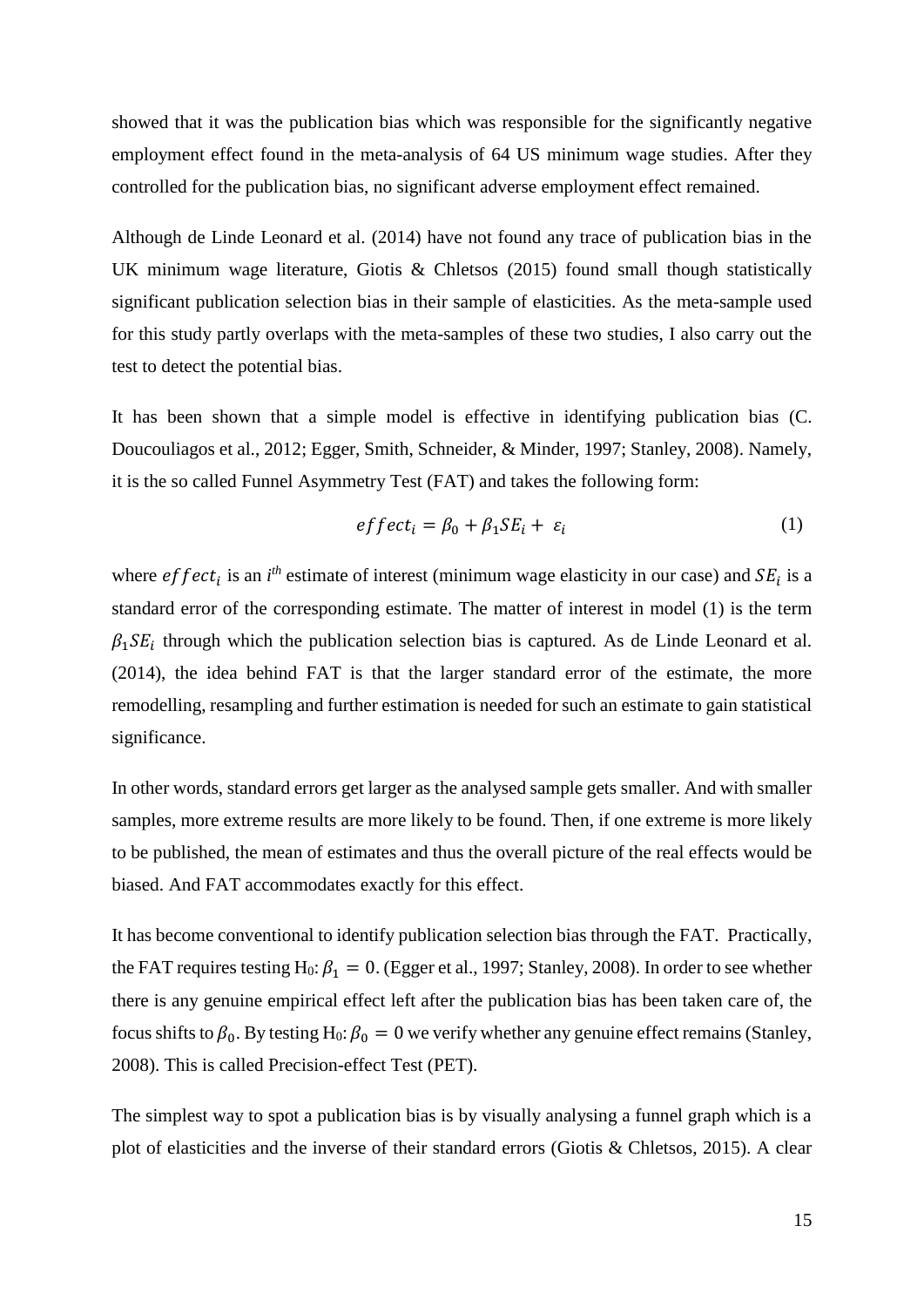asymmetry would suggest the presence of publication bias. Such a funnel graph is provided below (see figure 3).



<span id="page-15-0"></span>**Figure 3: Funnel graph of minimum wage elasticities**

This funnel graph does not reveal any obvious publication bias as the points seem to be quite symmetrically distributed. However, it is meant only as a basic and approximate test and thus the presence of publication cannot be ruled out yet. To investigate its presence in a more sophisticated manner, the FAT-PET test is employed and reported below.

Table 3 provides the estimation results for the model (1). As meta-regressions commonly suffer from heteroscedasticity (de Linde Leonard et al., 2014), I first carried out White and Breusch-Pagan test. The results of both tests, White  $(F(2, 184)=804.69; p-value \lt 0.01)$  and Breusch-Pagan (F(16, 170)=2.47; p-value=0.002), indicate the presence of heteroscedasticity in the meta-sample. Therefore, throughout all the estimations I employ weighted least squares (WLS).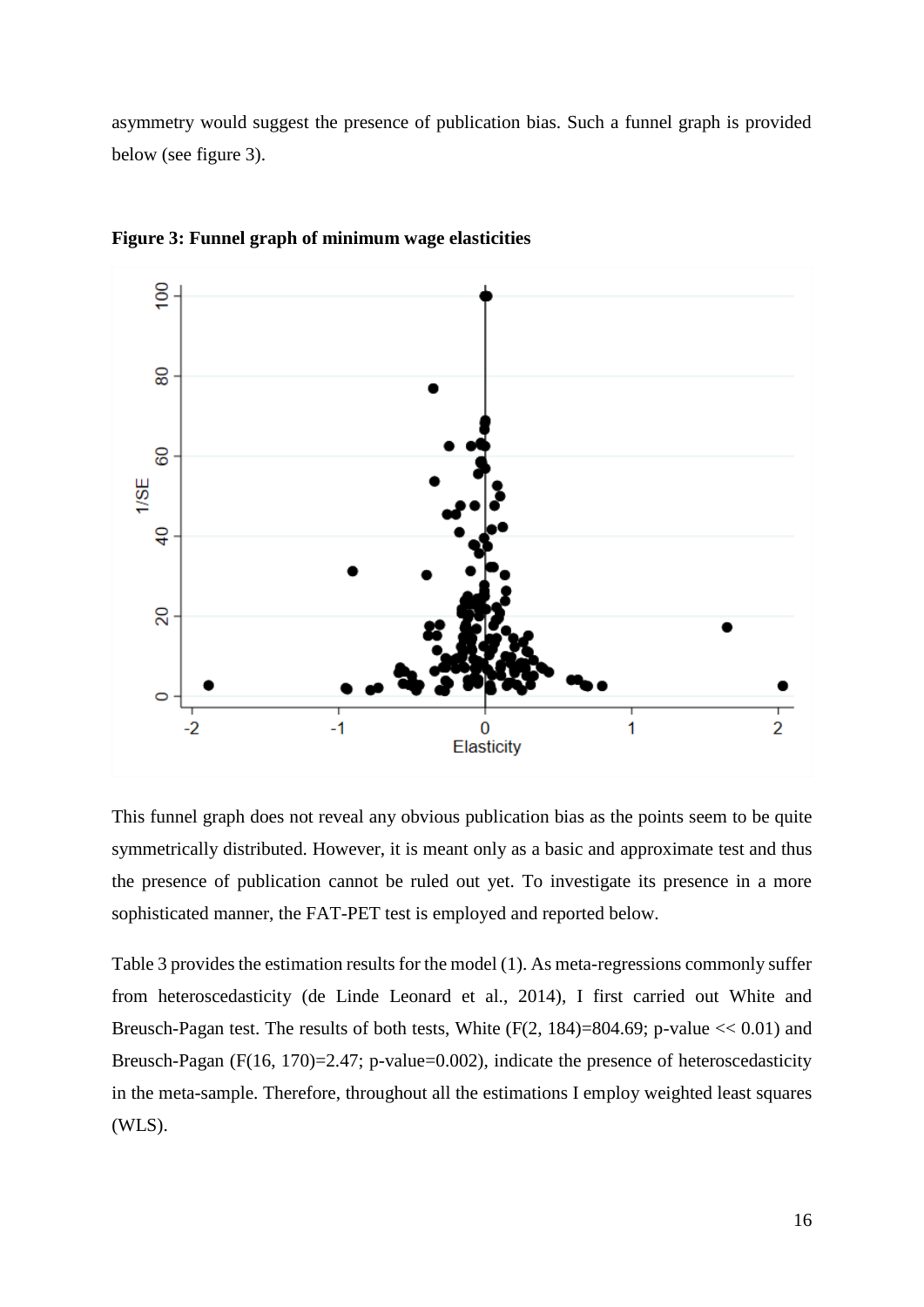Moreover, having derived 187 estimates from 18 studies means that each study provides several estimates. The estimates coming from a single study cannot be assumed independent. Therefore, in order to take this peculiarity into account, cluster-robust standard errors are used throughout the study.

|                                          | (1)        |
|------------------------------------------|------------|
| Dependent variable                       | elasticity |
| SE: $\hat{\beta}_1$ {FAT}                | $-0.955$   |
|                                          | (1.474)    |
| Constant: $\hat{\beta}_0$ { <b>PET</b> } | 0.544      |
|                                          | (0.507)    |
| <b>Observations</b>                      | 187        |
| R-squared                                | 0.015      |

<span id="page-16-0"></span>**Table 3: Weighted least square of Meta-regression Model (1)**

Notes: Cells report coefficients for equation (1). Cluster-robust standard errors are provided in parentheses. As coefficient  $\hat{\beta}_1$  is not significantly different from zero, the FAT did not find publication bias.  $\hat{\beta}_0$  is also not significantly different from zero which suggests that no genuine empirical effect is found. \*\*\* p<0.01, \*\* p<0.05, \* p<0.1

The results in Table 3 show that there is no statistical evidence for publication bias in the analysed meta-sample as  $\hat{\beta}_1$  is not significantly different from zero (t-test, p = 0.526) – see FAT in Table 3. Nor is there a statistical evidence for a genuine empirical effect of minimum wage since  $\hat{\beta}_0$  is also not significantly different from zero (t-test, p = 0.299) – see PET in Table 3.

Both of these findings are consistent with those reported by de Linde Leonard et al. (2014) and Hafner et al. (2016). The slight deviation occurs in the study of Giotis and Chletsos (2015). In this paper, although they also did not find any significant employment effect of minimum wage, they did find publication selection bias in their meta-sample of employment elasticities. However, their sample contained only studies published during the years 2010-2014 and did not restrict their sample geographically. In this study, the sample was restricted on studies estimating the employment effects for the EU countries only and the publication time span ranged from 1996 to 2018.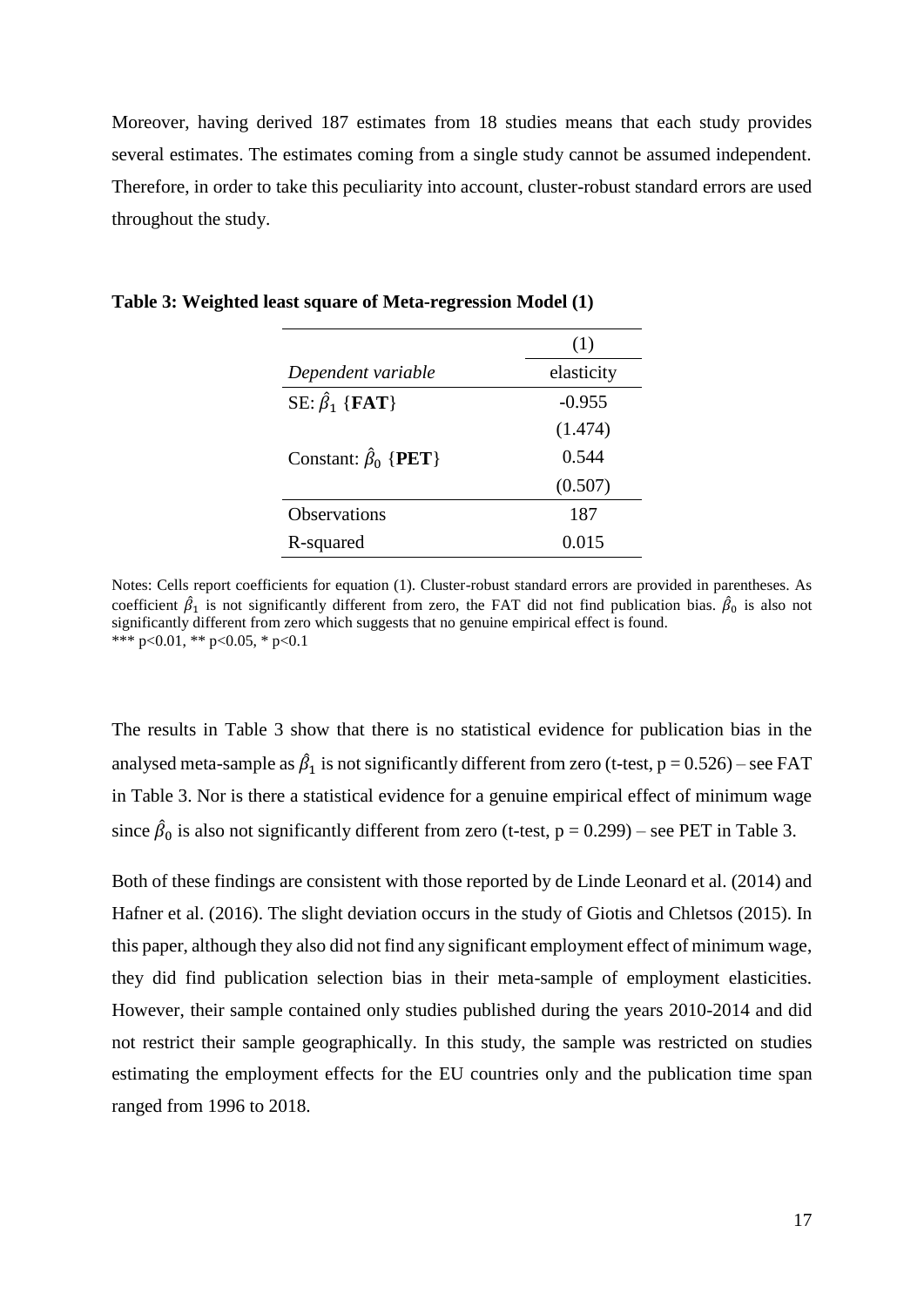In order to check for robustness of the findings, outliers defined by the cluster-robust FAT-PET-MRA model (1) were excluded. Similarly as in de Linde Leonard et al. (2014), for an observation to be considered an outlier, the absolute value of its residual from the model (1) estimation had to exceed the multiple of 2.5 of the residuals' standard deviation. Through this process, 5 observations were identified as outliers.

|                                          | (1)        |
|------------------------------------------|------------|
| Dependent variable                       | elasticity |
| SE: $\hat{\beta}_1$ {FAT}                | $-0.708$   |
|                                          | (0.803)    |
| Constant: $\hat{\beta}_0$ { <b>PET</b> } | 0.134      |
|                                          | (0.194)    |
| <b>Observations</b>                      | 182        |
| R-squared                                | 0.057      |

<span id="page-17-0"></span>**Table 4: Robustness check for Meta-regression Model (1)**

Notes: Cells report coefficients for equation (1) after outliers are removed. Cluster-robust standard errors are provided in parentheses. As coefficient  $\hat{\beta}_1$  is not significantly different from zero, the FAT did not find publication bias.  $\hat{\beta}_0$  is also not significantly different from zero which suggests that no genuine empirical effect is found. \*\*\* p<0.01, \*\* p<0.05, \* p<0.1

The estimation results of the Model (1) after removing outliers are reported in Table 4. As before, WLS with cluster-robust standard errors were used. Although the estimates changed slightly, both  $\hat{\beta}_0$  (t-test, p = 0.513) and  $\hat{\beta}_1$  (t-test, p = 0.284) remain statistically insignificant. Thus even after removing outliers, no evidence of publication selection bias and genuine nonzero employment effect is found. In other words, the MRA suggest that, overall, minimum wage does not affect employment.

A list of several possible explanations why minimum wage can have no significant negative employment effects is presented by Metcalf (2008). Although the list was tailored specifically for the UK, several of the explanations are generally applicable. Among the explanations which Metcalf (2008) labels as probable, he suggests that instead of reducing employment, minimum wage might rather increase output prices and/or decrease profits. This explanation can be corroborated by the findings of Harasztosi & Lindner (2017) who showed that a considerably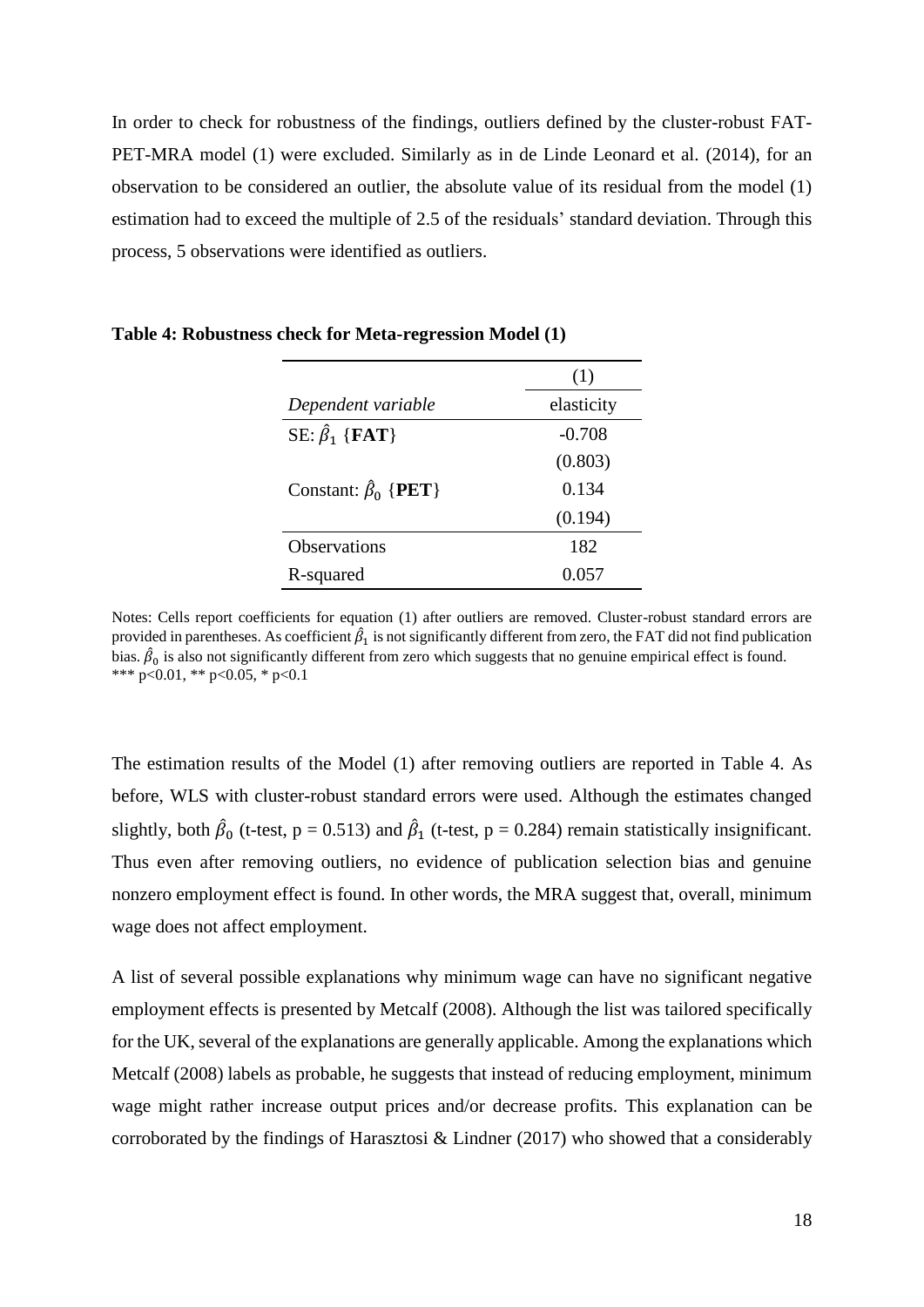large increase in Hungarian minimum wage in 2001 had practically neglectable impact on employment, while it indeed increased prices and slightly compressed profits.

Another possible way in which businesses may cope with minimum wage while not reducing employment is by increasing productivity and their employee's effort (Metcalf, 2008). Productivity might be increased for example be boosting capital investments. Such investment might be both extensive and intensive, meaning that either the capital stock is expanded or the quality of the existing stock is improved. This can be, again, supported by the findings of Harasztosi & Lindner (2017) who found that firms most exposed to the minimum wage hike increased their capital investment considerably. Minimum wage hike can also prompt companies to invest more into training that augments human capital and to organise work more effectively (Metcalf, 2008).

The existence of monopsony in the labour market, as already discussed in the introduction, is also a likely explanation. Although one would not expect to find a monopsony in the traditional form in contemporary low-wage segments of the labour market, some form of monopsonistic competition can be realistically assumed (Metcalf, 2008). The evidence of monopsonistic wage determination is provided by several studies (Lam, Ormerod, Ritchie, & Vaze, 2006; Manning, 2003; Ram & Edwards, 2004).

The last explanation that Metcalf (2008) also highlighted as probable (rather than just possible) is that minimum wage would reduce hours worked rather than the number of employees as layoffs may be costly due to redundancy payments, unfair dismissal claims, etc. This, however, is not unambiguously supported by the empirical literature. Although some studies indeed showed that minimum wage led to reduction in hours worked (Stewart & Swaffield, 2002, 2008), others (Connolly & Gregory, 2002) showed that it does not always have to be the case. As it is the purpose of meta-regression analysis to integrate findings of empirical literature, the effect on hours worked rather than on employment is also controlled for in the multiple MRA which is reported in the following section.

Lastly, it can be suggested that endogeneity of minimum wage could be also an issue. If minimum wage was increased as a response to increasing employment (i.e. if minimum wage was endogenous) and studies failed to control for this endogeneity, it would bias the results and could potentially explain the absence of adverse employment effect. However, Dickens et al. (1999) tried to control for the potential endogeneity but did not find any evidence that it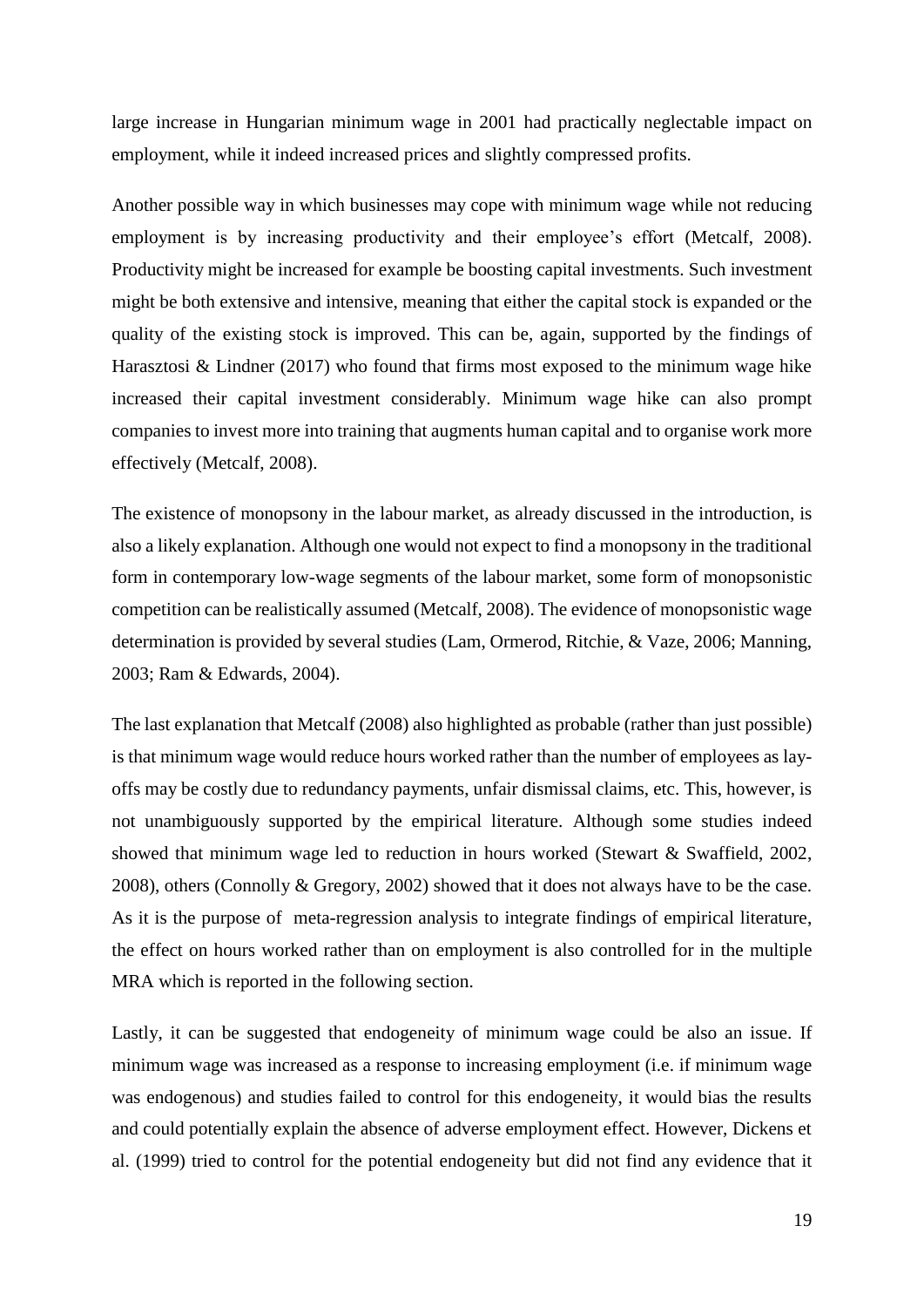would matter. Nevertheless, the multiple MRA reported below takes into account the potential uncontrolled endogeneity. It does so by controlling for the use of difference-in-differences approach as it can be argued that difference-in-differences setting eliminates the potential impact of endogeneity (Stewart & Swaffield, 2008).

#### <span id="page-19-0"></span>*Multiple MRA*

Model (1) can be further extended in order to account for potential heterogeneity and complexity of employment effects, potential misspecification biases and researchers' characteristics and differential inclination to report certain results. The expanded model in general form then reads as follows:

$$
effect_i = \beta_0 + \sum_k \beta_k Z_{ki} + \beta_1 SE_i + \sum_j \delta_j SE_i K_{ji} + \varepsilon_i
$$
\n(2)

Compared to MRA model (1), this multiple MRA model (2) only breaks down the two terms from the first model into smaller pieces. To illustrate it, notice that  $\beta_0$  is now broken down into  $\beta_0 + \sum_k \beta_k Z_{ki}$  and the second term of the model (1) is now replaced by  $\beta_1 SE_i + \sum_j \delta_j SE_i K_{ji}$ .

Using  $\beta_0 + \sum_k \beta_k Z_{ki}$  allows to control for heterogeneity by including Z-variables that may control for e.g. a specific group, industry or country for which the effect was estimated. The Zvariables also include the factors that may help control for misspecifications, such as the methodology used or the kind of data analysed.

The term  $SE_i K_{ii}$  is meant to help identify factors that might explain propensities to selective reporting. However, similarly as de Linde Leonard et al. (2014), I do not include K-variables since there was no publication selection bias detected in the meta-sample. Moreover, inclusion of K-variables could lead to very large collinearity (Stanley & Doucouliagos, 2012).

The list of moderator variables, their means and standard deviations is provided in Table 5. The selection of moderator variables was driven by the effort to cover all possible areas from which the heterogeneity and specification biases might originate. In general terms, the aim was to account for potential region-specific, data-type-specific, group-specific and industryspecific effects, and the potential effects of different measures (operationalization) of minimum wage. Thus, variables *East* and *South* are meant to capture the region-specific effects, *PanelorCS* and *TS* control for data-type-specific effects, *TeenorYouth* and *Female* control for group-specific effects, *Homecare, Retail,* and *Otherindustry* help control for industry-specific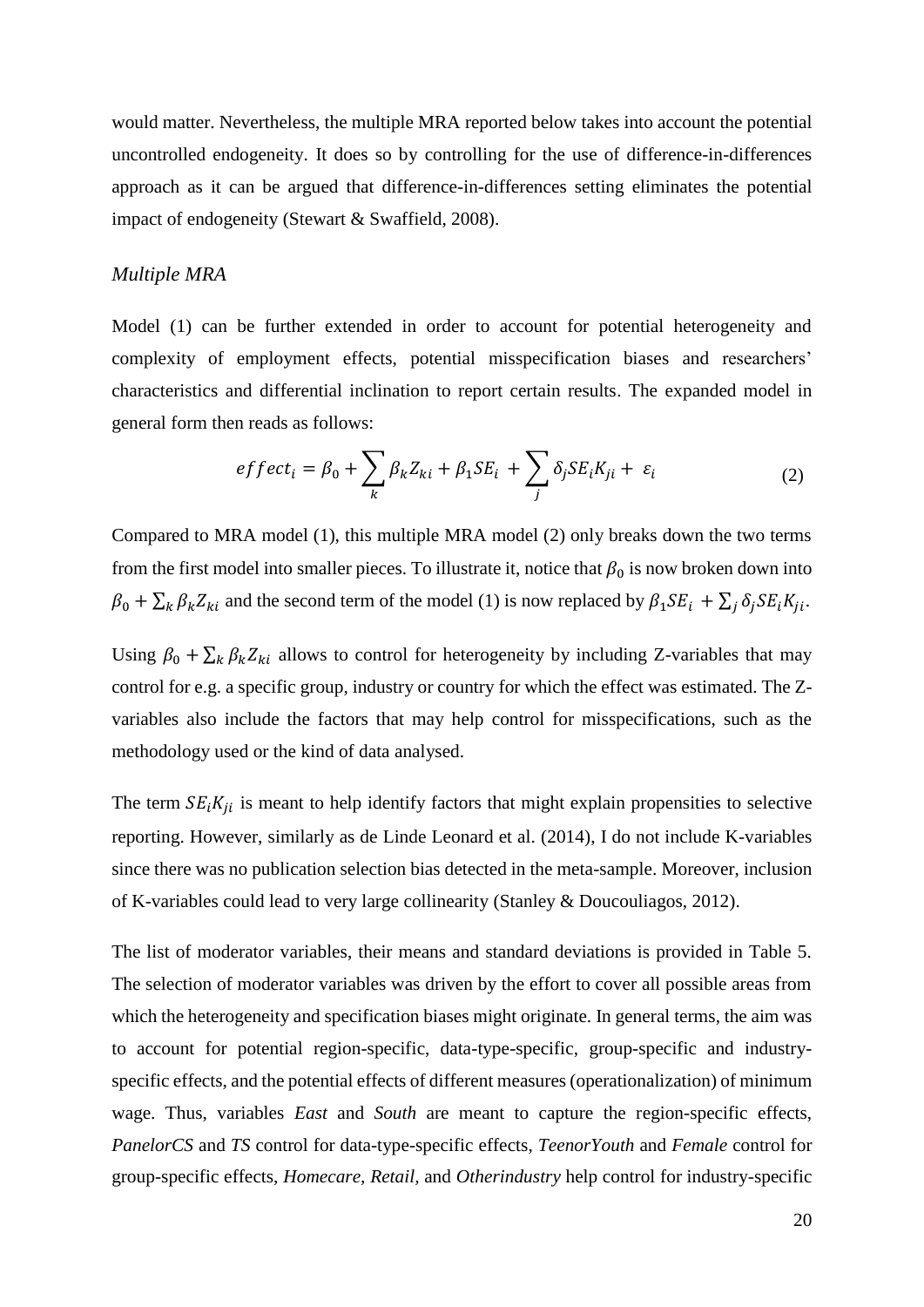effects, and finally *Kaitz, Share,* and *MWlevel* capture potential bias caused by different operationalization of minimum wage.

| Moderator          | Definition                                                   | Mean (standard     |
|--------------------|--------------------------------------------------------------|--------------------|
| variable           |                                                              | <i>deviation</i> ) |
| SE                 | is the standard deviation of the reported elasticity         | 0.14(0.15)         |
| East               | $=1$ , if estimate relates to a country from the Eastern     | 0.27(0.45)         |
|                    | region                                                       |                    |
| South              | $=1$ , if estimate relates to a Southern region country      | 0.21(0.41)         |
| PanelorCS          | $=1$ , if estimate comes from panel or cross-sectional data  | 0.93(0.26)         |
| <b>TS</b>          | $=1$ , if estimate comes from time series                    |                    |
| <b>DID</b>         | $=1$ , if it is difference-in-differences estimate           | 0.37(0.48)         |
| <b>TeenorYouth</b> | $=$ 1, if estimate relates to teenagers or youth             | 0.22(0.41)         |
| Female             | $=1$ , if estimates relates to females only                  | 0.12(0.33)         |
| Hours              | $=1$ , if hours worked were used as dependent variable       | 0.24(0.43)         |
|                    | instead of employment                                        |                    |
| <b>UR</b>          | $=1$ , if a model includes unemployment                      | 0.30(0.46)         |
| Kaitz              | $=1$ , if Kaitz measure of minimum wage is used              | 0.61(0.49)         |
| Share              | $=1$ , if a share of employees affected or minimum-wage      | 0.25(0.43)         |
|                    | gap is used                                                  |                    |
| MWlevel            | $=1$ , if the level of minimum wage is used                  | 0.04(0.19)         |
| Homecare           | $=$ 1, if estimate relates to residential home care industry | 0.15(0.36)         |
| Retail             | $=$ 1, if estimate relates to retail industry                | 0.02(0.13)         |
| Otherindustry      | $=1$ , if estimate relates to an industry other than         | 0.13(0.34)         |
|                    | residential home care or retail                              |                    |

<span id="page-20-0"></span>**Table 5: Descriptive statistics of moderator variables** 

*Notes*: By teenagers (youth) are understood individuals at the age 15-19 (20-24). Share of employees affected and minimum-wage gap are used as operationalization of minimum wage to capture to what extent individual companies are affected by a minimum wage hike. Minimum-wage gap was defined by Card (1992) as (10th decile limit — minimum wage)/minimum wage.

Furthermore, previous meta-regression analysis (de Linde Leonard et al., 2014; H. Doucouliagos & Stanley, 2009; Giotis & Chletsos, 2015) were also consulted to help identify all variables that might be of some importance. Based on the review of their results, several variables were added, namely *Hours, UR,* and *DID.* Including *Hours*, as already mention in previous chapter, allows to capture the minimum wage's effect on hours worked rather then on employment. *UR* is included as de Linde Leonard et al. (2014) showed that including unemployment into employment regression<sup>4</sup> leads to a significant bias in the estimate. And

1

<sup>4</sup> Some studies (Addison & Demet Ozturk, 2012; Cuesta, Heras, & Carcedo, 2011; Karageorgiou, 2004; Majchrowska & Żółkiewski, 2012; Neumark & Wascher, 2004) include unemployment in their employment regression as a proxy for business cycle.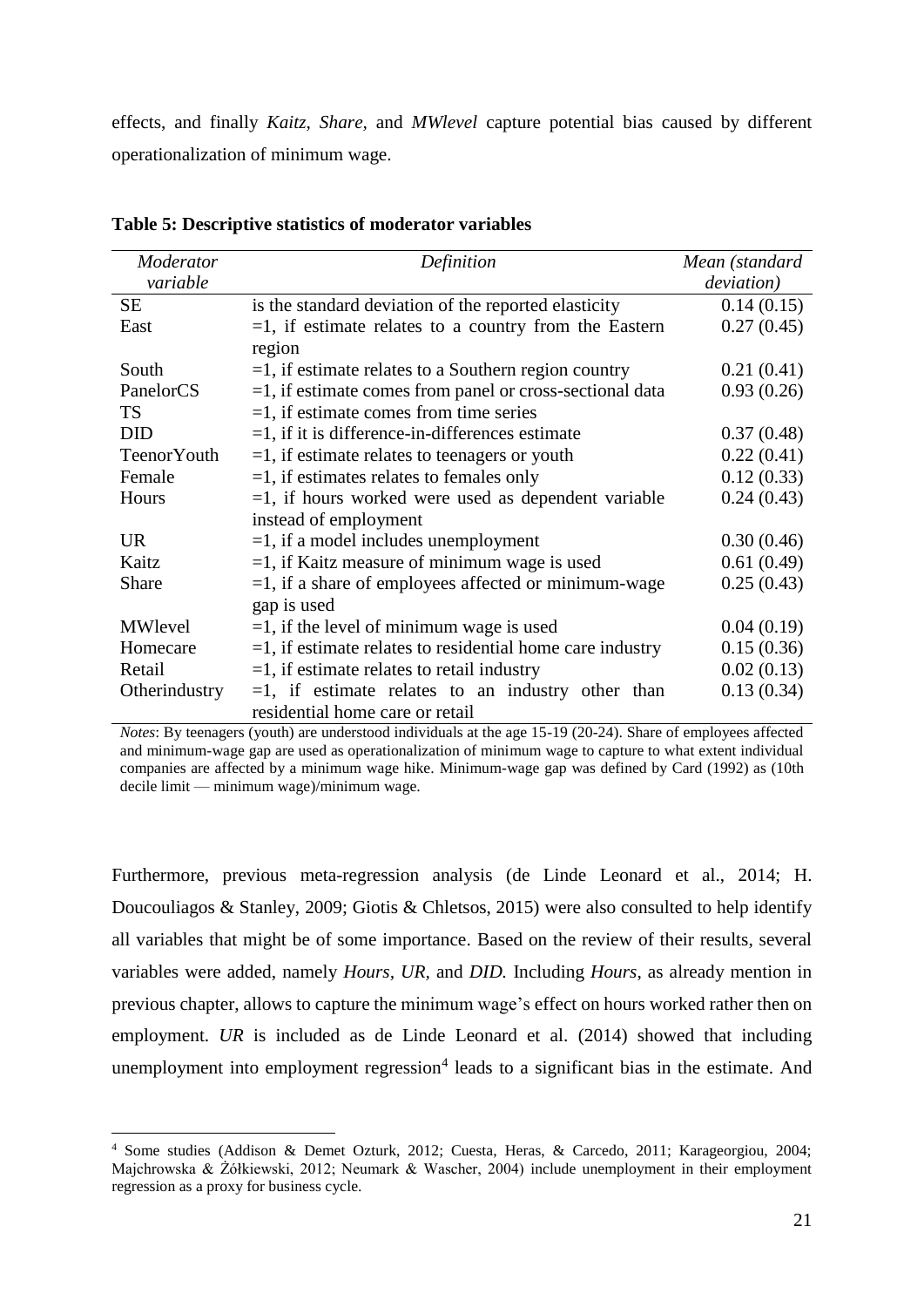finally, as already argued above that diff-in-diff setting can effectively cope with possible endogeneity of minimum wage, *DID* is used to control for a potential bias introduced by not controlling for the endogeneity.

The first column of table 6 provides estimation results for a specification where all moderator variables<sup>5</sup> are included. As there is too much multi-collinearity in such specification (de Linde Leonard et al., 2014), some accommodations are needed in order to determine the more important research dimensions.

For that purpose, general-to-specific (G-to-S) modelling strategy is deployed, analogously to other similar studies (Benos & Zotou, 2014; de Linde Leonard et al., 2014; H. Doucouliagos & Stanley, 2009; Giotis & Chletsos, 2015). The general-to-specific strategy means that after the equation with all explanatory variables is estimated, the variables with the largest p-value are being removed, one at a time, until only variables with  $p \le 0.05$  remain (de Linde Leonard et al., 2014). The results obtained by this method are reported in the second column of table 6. For all these estimations, WLS with cluster-robust standard errors were used.

#### <span id="page-21-0"></span>*Results*

<u>.</u>

First, it can be checked whether the results of the multiple MRA are consistent with the findings of FAT-PET-MRA model (1) estimated above. The outcome of the publication bias test can be easily compared as it is captured be the same variable, SE. The absence of the coefficient on SE in column 2 indicate that the coefficient was insignificant. Moreover, it remains insignificant under all possible specifications. 6 Thus, this finding is consistent with no evidence of publication bias reported above.

However, comparing the overall employment elasticities is slightly more complicated. We cannot simply compare the intercepts. The reason is that while in model (1) the overall elasticity was captured indeed just by  $\beta_0$ , in the multiple MRA it is broken down in  $\beta_0 + \sum_k \beta_k Z_{ki}$ . In order to calculate the value of this term, we need to know what values of Z-variables should be inserted. And to get those, best practice research need to be identified.

<sup>5</sup> Except for the variable *TS* which controls for estimates that were obtained from time-series. As all studies use either time-series, panel, or cross-section data and the variable *PanelorCS,* which controls for last two was included, *TS* was omitted to avoid perfect collinearity.

<sup>&</sup>lt;sup>6</sup> See Appendix for more estimated specifications.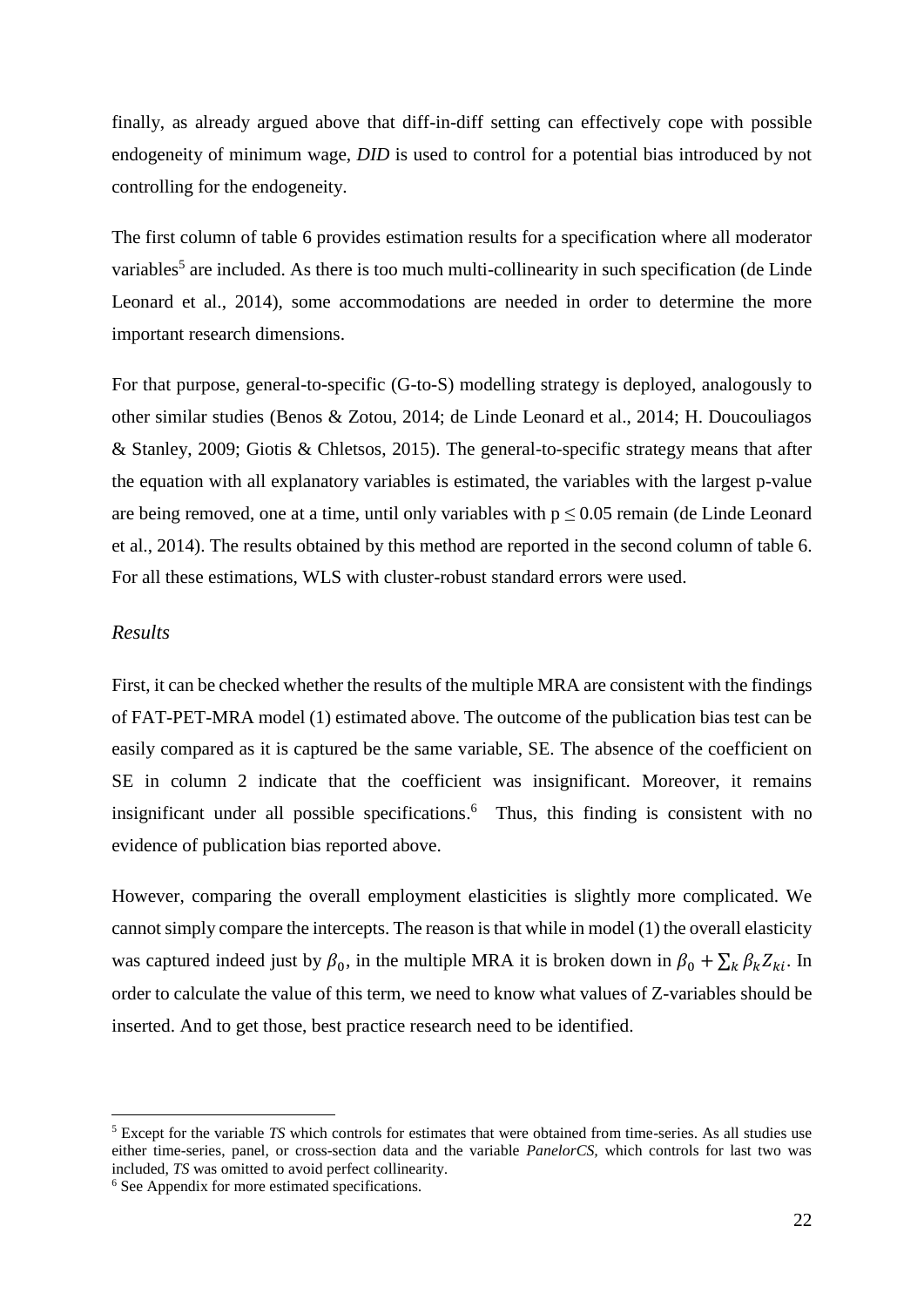|                     | Column 1:              | Column 2:    |
|---------------------|------------------------|--------------|
| Moderator variables | All variables included | $G$ -to- $S$ |
| <b>SE</b>           | 1.045                  |              |
|                     | (1.730)                |              |
| East                | $-0.279$               | $-0.224**$   |
|                     | (0.294)                | (0.105)      |
| South               | $-0.0400$              |              |
|                     | (0.319)                |              |
| PanelorCS           | $-0.180$               | $-0.245**$   |
|                     | (0.206)                | (0.103)      |
| <b>DID</b>          | $-0.405$               |              |
|                     | (0.451)                |              |
| TeenorYouth         | $-0.401$               |              |
|                     | (0.431)                |              |
| Female              | $-1.033***$            | $-0.691***$  |
|                     | (0.176)                | (0.192)      |
| Hours               | 0.372                  |              |
|                     | (0.253)                |              |
| <b>UR</b>           | $-0.00755$             |              |
|                     | (0.480)                |              |
| Kaitz               | $-0.340$               |              |
|                     | (0.592)                |              |
| Share               | $-0.836$               |              |
|                     | (1.281)                |              |
| Mwlevel             | 0.279                  | $0.936***$   |
|                     | (1.062)                | (0.000956)   |
| Otherindustry       | $-0.713$               |              |
|                     | (0.463)                |              |
| Homecare            | $-0.591$               | $-0.682***$  |
|                     | (0.437)                | (0.146)      |
| Retail              | $-1.020$               | $-1.099***$  |
|                     | (0.817)                | (0.103)      |
| Constant            | 0.816                  | $0.295***$   |
|                     | (0.969)                | (0.000956)   |
| Observations        | 187                    | 187          |
| R-squared           | 0.106                  | 0.110        |

<span id="page-22-0"></span>**Table 6: Multiple MRA of minimum wage elasticities: Cluster-Robust Weighted Least Squares**

*Notes:* Cluster-Robust standard errors reported in parentheses. Minimum wage elasticities used as dependent variable. WLS used for all estimations. See table 5 for detailed description of variables. Column 1 shows results of estimation when all moderator variables were included. Except for the *female* variable, no coefficient turn out to be statistically significant. Column 2 reports the results for general-to-specific estimation strategy. That means removing variables with the largest p-value until only variables with p-value≤0.05 remain. \*\*\* p<0.01, \*\* p<0.05, \* p<0.1

For that purpose, the specification from column 2 in table 6 is considered. If we wish to identify the overall elasticity, the industry-specific (Homecare, Retail), group-specific (Female), and region-specific (East) variables need to be switched off  $(=0)$ .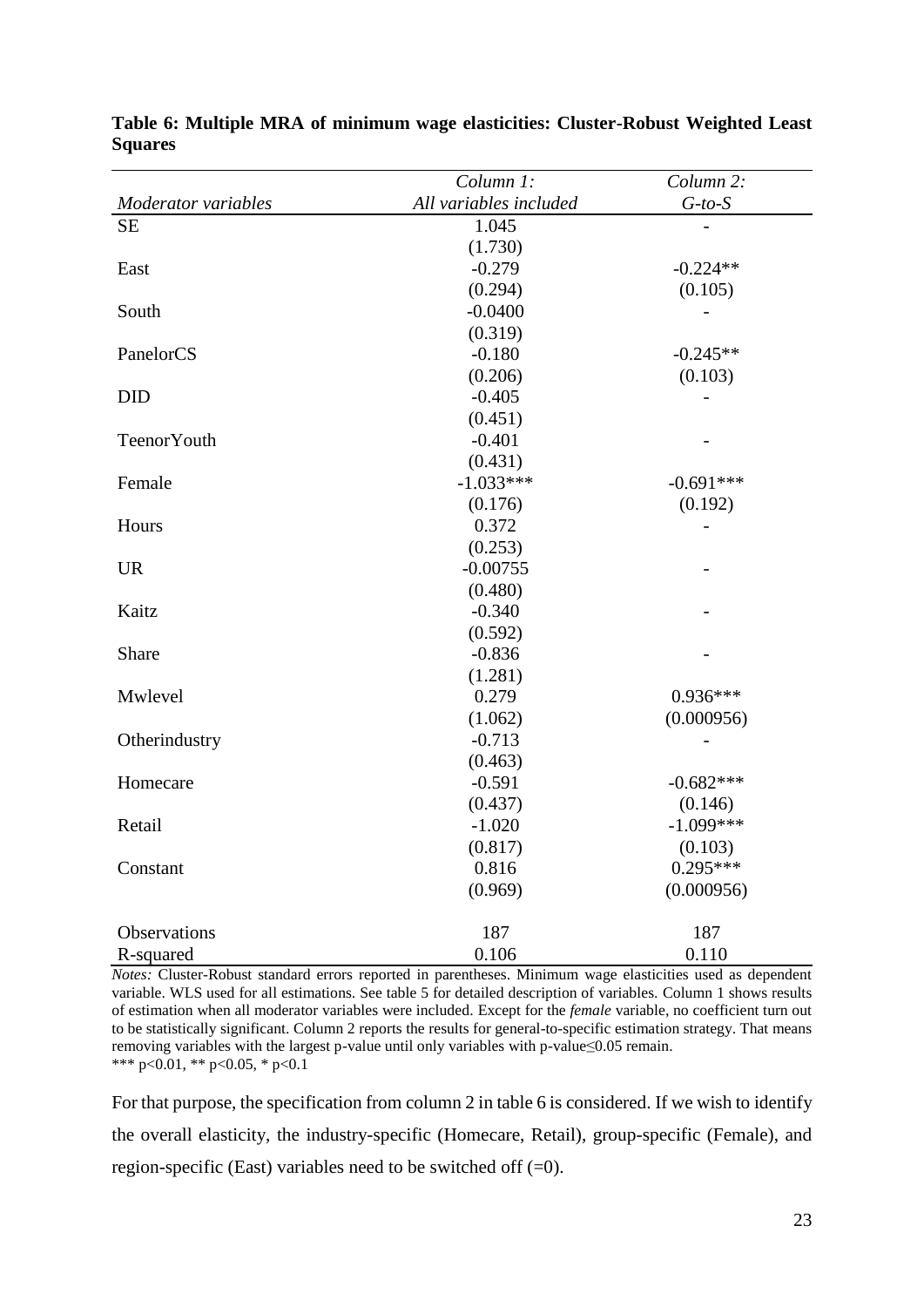Considering the variable MWlevel, it can be reasonable argued that operationalising minimum wage in levels can be quite problematic since mere levels are unlikely to fully capture the minimum wage bite. At least it is unlikely to do as well as Kaitz index, minimum wage gap or share of workers affected by minimum wage hike in this respect. For that reason and also in order 'to give the possibility of an adverse employment effect its best chance' (de Linde Leonard et al., 2014, p. 512), MWlevel should be also switched off  $(=0)$ .

The last variable left is PanelorCS. I argue that the variable PanelorCS should be switched on  $(=1)$ . The reasons are the following. Firstly, in the context of minimum wage research, panel and cross-sectional data usually provide more variation compared to time series. And secondly, as panel data track the same individuals and entities in time, they should allow for more precise identification of the of minimum wage's impact.

Thus, this leaves us with just the constant and the coefficient on PanelorCS. To get the value of the overall elasticity, we add them up and we get  $0.05<sup>7</sup>$ . This size of the effect means that 20% increase in minimum wage would result in 1% increase in employment. Notice, that this effect, although very small, is still positive.

Furthermore, the results also suggest differential employment effects by industries, as can been seen from the coefficients on Homecare and Retail. For these two industries, the employment effect seem to be significantly negative. Specifically, the minimum wage elasticities of employment in the residential home care and retail sector are estimated to be -0.632 and - 1.049<sup>8</sup> , respectively. The interpretation, then, is that 1 percent increase in minimum wage would cause employment in residential home care (retail) sector to decrease by 0.63% (1.05%). Or we could inversely say that 1.6% (0.95%) increase in minimum wage would be needed to make employment in residential home care (retail) sector decrease by 1%.

Considering the minimum wage's impact on specific social groups, the results demonstrate a significant adverse employment effect for female workers. Specifically, the minimum wage elasticity for women is -0.641, which means that 1% increase in minimum would reduce female employment by approx. 0.64%. Besides women, there was no other social group for which significant effects would be identified.

1

 $7,0.295-0.245=0.05$ 

<sup>&</sup>lt;sup>8</sup> To arrive at these numbers, the coefficient on respective industry was added to the constant which represents the general effect. Thus, having 0.05-0.682=-0.632 for residential home care and 0.05-1.099=-1.049.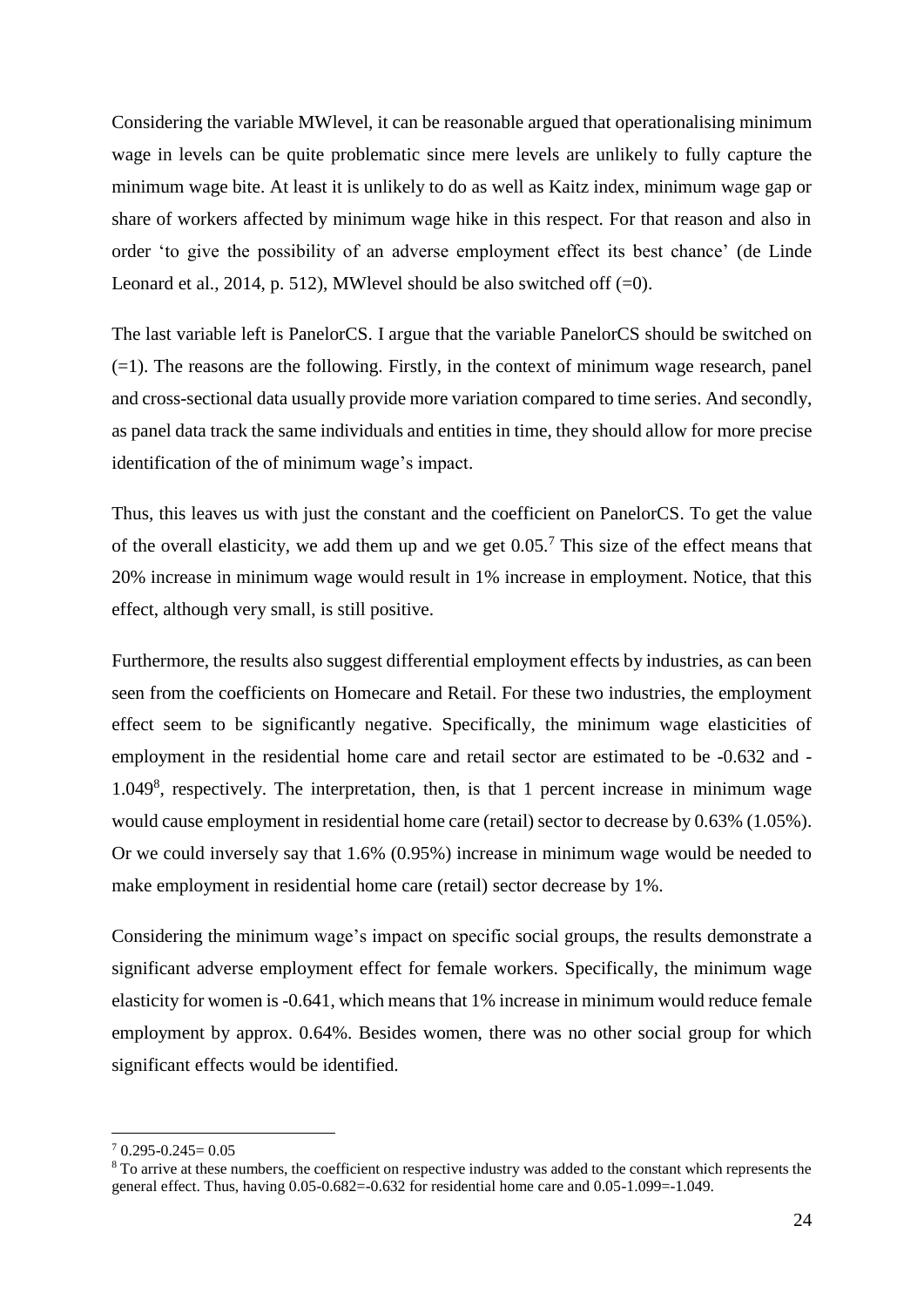And finally, there is an important finding of differential employment effects across the regions. Although the employment elasticity does not differ significantly across southern and western region of the EU, the elasticity is found to be significantly lower, by 0.224 (t-test,  $p < 0.05$ ), for eastern countries. After subtracting the differential effect from the overall elasticity (0.05), we get the employment elasticity of -0.174. This means that an increase in minimum wage by approximately 5.7% would result in 1% decrease in employment. Even though this negative effect is can be considered mild, the difference in the employment effects between the East on one side, and the West and the South on the other, is significant. It is also worth noting that this East-specific effect seems to be quite robust as it is quite stable in both magnitude and significance throughout most of the specifications<sup>9</sup> for which it was estimated.

#### <span id="page-24-0"></span>*Discussion*

It should be noticed that the variables included managed to explain only about 10% of the variation of estimated elasticity, as suggested by R-squared. Comparable papers that include some additional variables controlling for the model specification in more detail, report R-squared between 0.25 to 0.5 (de Linde Leonard et al., 2014; Giotis & Chletsos, 2015). Thus, the list of moderator variables here cannot be considered as fully exhaustive. However, the additional moderator variables are unlikely to be correlated with a region of estimation. Thus, omission of these variables should not introduce any bias to the coefficients on regions, which are at the centre of attention in this work.

The most significant limitation of any meta-regression analyses is that they can be only as good as the data that they are fed with. A considerable potential for extending such a study rests in extending the meta-sample e.g. by unpublished papers which was a binding criterion in many cases. Relaxing the criterion requiring studies to be publish could potentially help improve the coverage of the countries within a region and would, thus, lend a higher degree of representativeness to the dummy controlling for a certain region and increase the reliability of region-specific estimates.

<u>.</u>

<sup>&</sup>lt;sup>9</sup> Find the results of other specifications in the Appendix.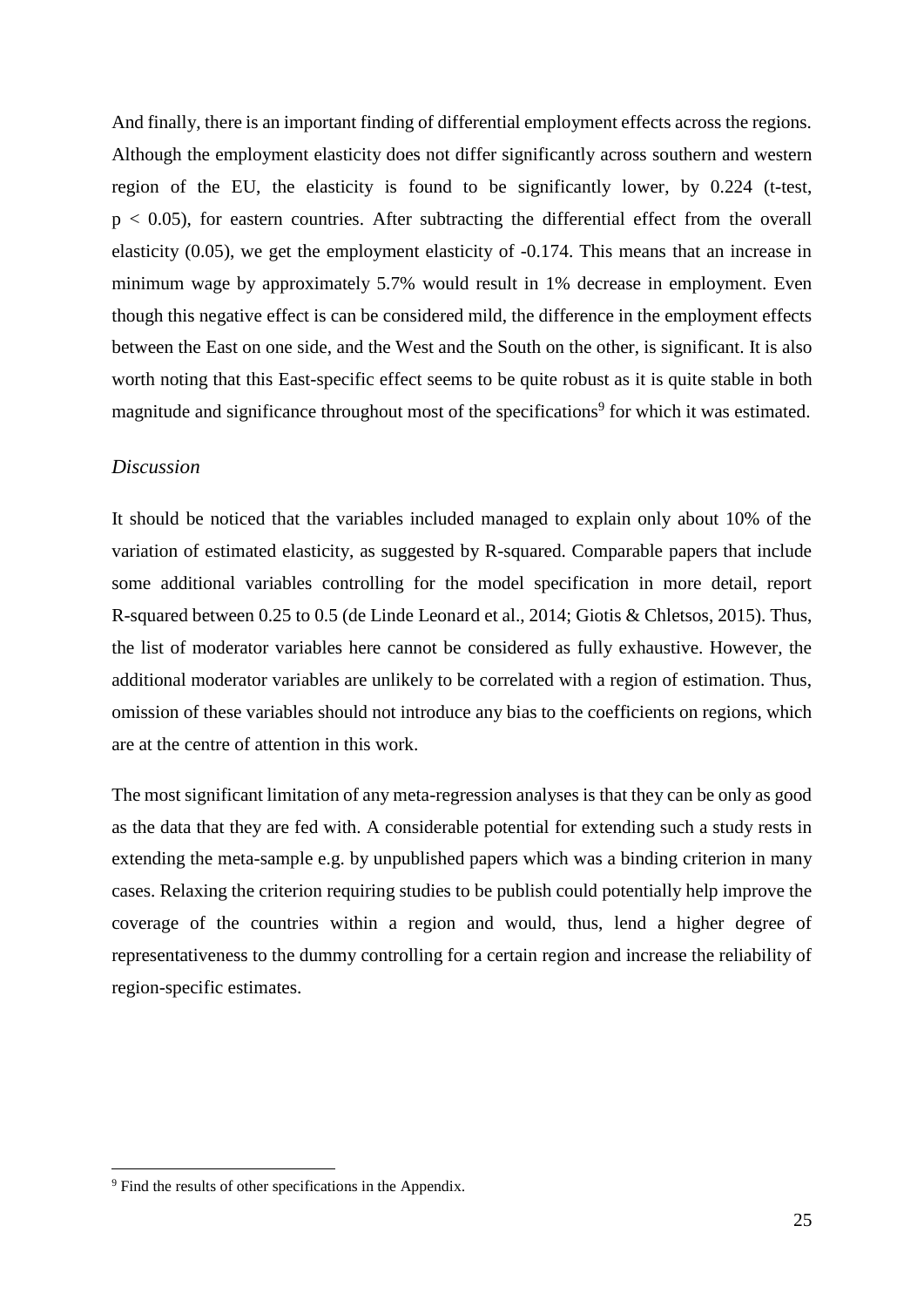## <span id="page-25-0"></span>**4 Conclusion**

There is a persistent controversy in the minimum wage research as some studies report significant adverse employment effects, while others find no or even positive effects. In this paper, a systematic review in the form of meta-regression analysis was deployed to analyse 187 estimates from 18 studies estimating the impact of minimum wage in the EU countries. The results showed that, overall, there is no evidence for a practically significant employment effect of minimum wage. The finding proves robust to exclusion of outliers and to different models employed. Both basic and more sophisticated models confirm these findings.

These results are in line with the those reported by previous studies by H. Doucouliagos  $\&$ Stanley (2009) and de Linde Leonard et al. (2014). Similarly as in the latter study that analysed the UK minimum wage literature, no evidence of publication selection bias was found in the studies analysed.

Several explanations for the absence of employment effects might be provided. To begin with, it could be that reality of labour markets is better described by a model with companies with monopolistic power (rather than by models of perfect competition) and within such a model, an appropriately set minimum wage can lead to increased employment (Card & Krueger, 1995b; Lester, 1946; Metcalf, 2008). Another possible explanation would be that minimum wages are set endogenously (de Linde Leonard et al., 2014).

Furthermore, Metcalf (2008) provides a list of factors through which companies could deal with minimum wage hikes while not decreasing employment. It can be, namely, through improving productivity, increasing prices, compressing profits, and reducing the number of hours worked.

The efficiency wages hypothesis (EWH) would also do as a viable explanation as it entails that minimum wages would have small or no negative employment effects (Akerlof, 1982, 2002). Moreover, a meta-analysis by Peach and Stanley (2009) presents unequivocal evidence that confirms the validity of EWH.

Also, the results reported here confirmed the findings of differential effects for certain industries (de Linde Leonard et al., 2014), specifically for residential home care and retail sector. Such an evidence can be used as an argument to support industry-specific minimum wage. In a similar manner could be argued for minimum wages which would be differentiated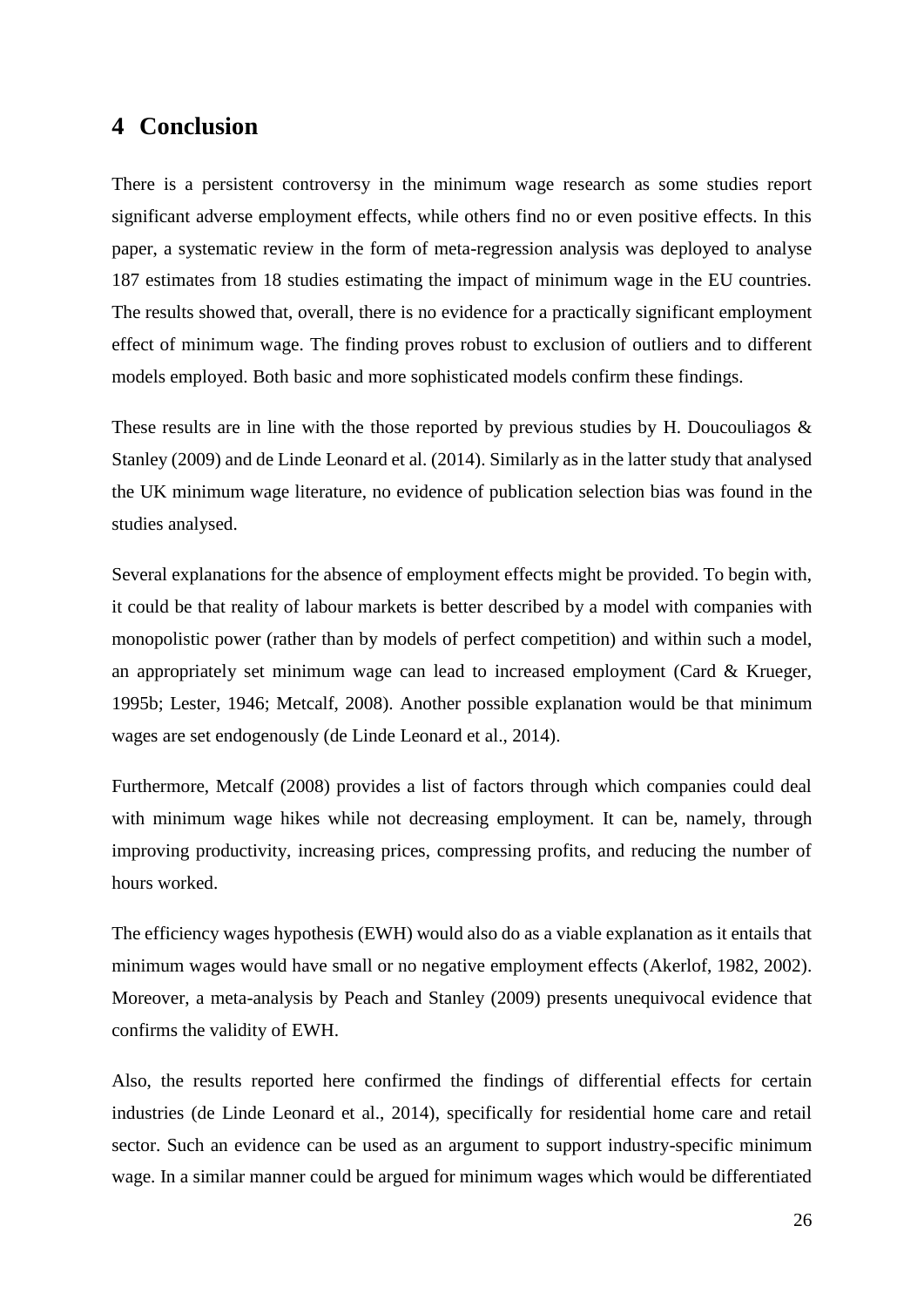by social groups to which they apply (although it is conceivable that this would be more politically sensitive), since the results also showed a significantly negative effect on female employment. At least, this finding should be taken into account when contemplating the impact of minimum wage policy.

In addition to that, the findings also discovered significant differential effects across EU regions. It showed that the minimum wage elasticity of employment is moderately negative for eastern countries of the EU. Such findings gain practical importance especially in the wake of the debate about the EU-wide minimum wage.

As discussed by Fernández-Macías and Vacas-Soriano (2016), the coordination of the minimum wage level across the EU would be probably in the form of a rule specifying the minimum ratio of minimum wage to average or median wage, rather than a fixed amount applicable across the entire EU. While its proponents argue that coordination of minimum wage policies across member states would be 'an important complement of economic integration as it would level the playing field for competition' (Fernández-Macías & Vacas-Soriano, 2016, p. 100), others oppose that a unified policy rule is unlikely to fit the specific needs of each national economy (Fernández-Macías & Vacas-Soriano, 2016). And finding of this work rather corroborate the latter.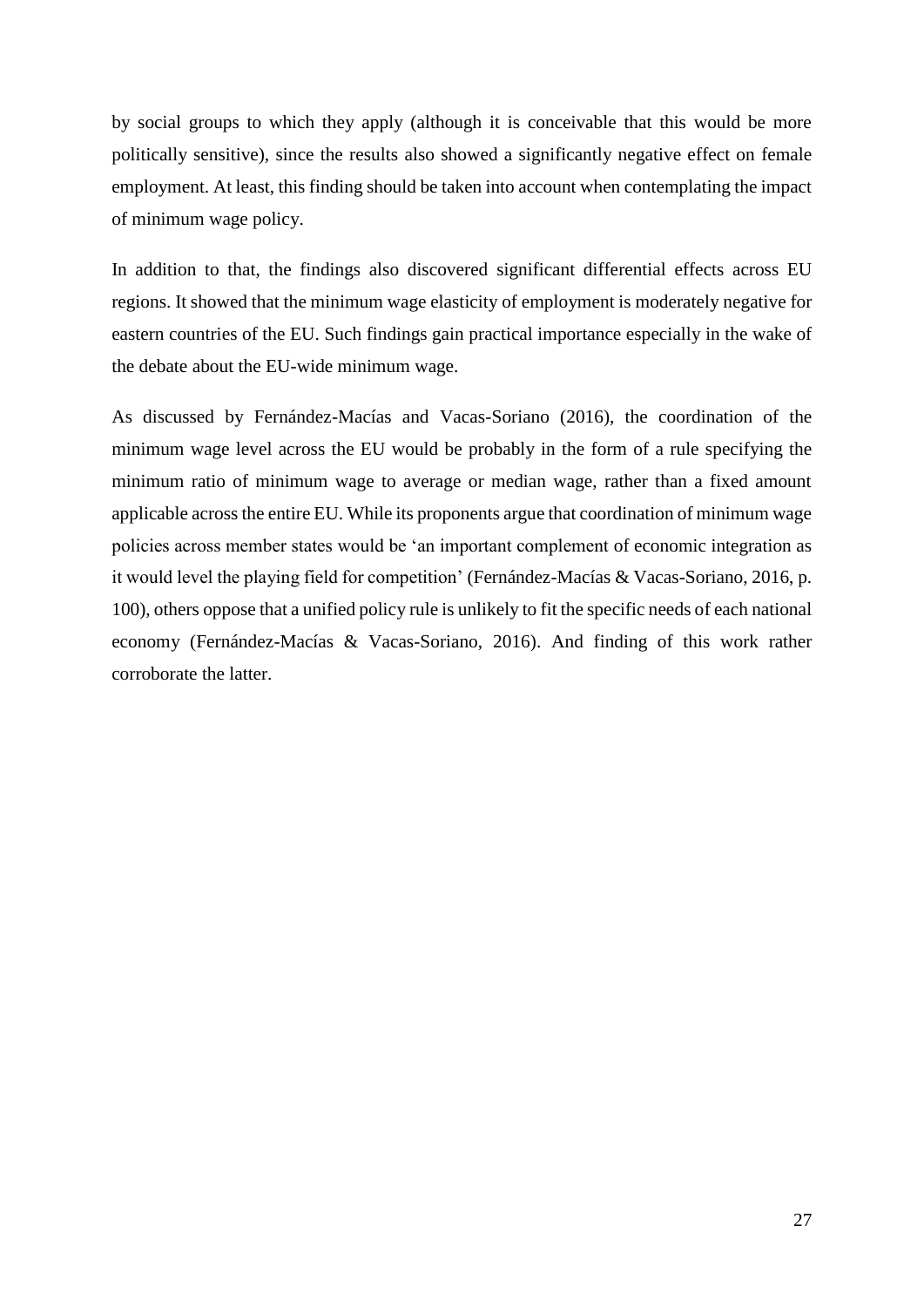## <span id="page-27-0"></span>**References**

- Abowd, J. M., Kramarz, F., Margolis, D. N., & Philippon, T. (2000). *The Tail of Two Countries: Minimum Wages and Employment in France and the United States*.
- Addison, J. T., & Blackburn, M. (1999). Minimum Wages and Poverty. *Industrial and Labor Relations Review*, *52*(3), 393–409. Retrieved from https://goo.gl/Vctxgn
- Addison, J. T., & Demet Ozturk, O. (2012). Minimum wages, labor market institutions, and female employment: A cross-country analysis. *Industrial and Labor Relations Review*, *65*(4), 779–809. http://doi.org/10.1177/001979391206500402
- Akerlof, G. A. (1982). Labor Contracts as Partial Gift Exchange. *The Quarterly Journal of Economics*, *97*(4), 543. http://doi.org/10.2307/1885099
- Akerlof, G. A. (2002). Behavioral Macroeconomics and Macroeconomic Behavior. *The American Economic Review*, *92*(3), 411–428. http://doi.org/10.1257/00028280260136192
- Balcombe, K., & Prakash, A. (2000). Estimating the long-run supply and demand for agricultural labour in the UK. *European Review of Agricultural Economics*, *27*(2), 153– 166.
- Bazen, S. (2000). The impact of the regulation of low wages on inequality and labour-market adjustment: A comparative analysis. *Oxford Review of Economic Policy*, *16*(1), 57–69. http://doi.org/10.1093/oxrep/16.1.57
- Begg, C. B., & Berlin, J. A. (1988). Publication Bias : A Problem in Interpreting Medical Data. *Journal of the Royal Statistical Society*, *151*(3), 419–463.
- Belman, D., & Wolfson, P. J. (2014). What does the minimum wage do? *What Does the Minimum Wage Do?*, *1*, 1–456. http://doi.org/10.17848/9780880994583
- Benos, N., & Zotou, S. (2014). Education and Economic Growth: A Meta-Regression Analysis. *World Development*, *64*, 669–689. http://doi.org/10.1016/j.worlddev.2014.06.034
- Boockmann, B. (2010). The Combined Employment Effects of Minimum Wages and Labor Market Regulation : A Meta-Analysis. *IZA Discussion Papers*, (4983).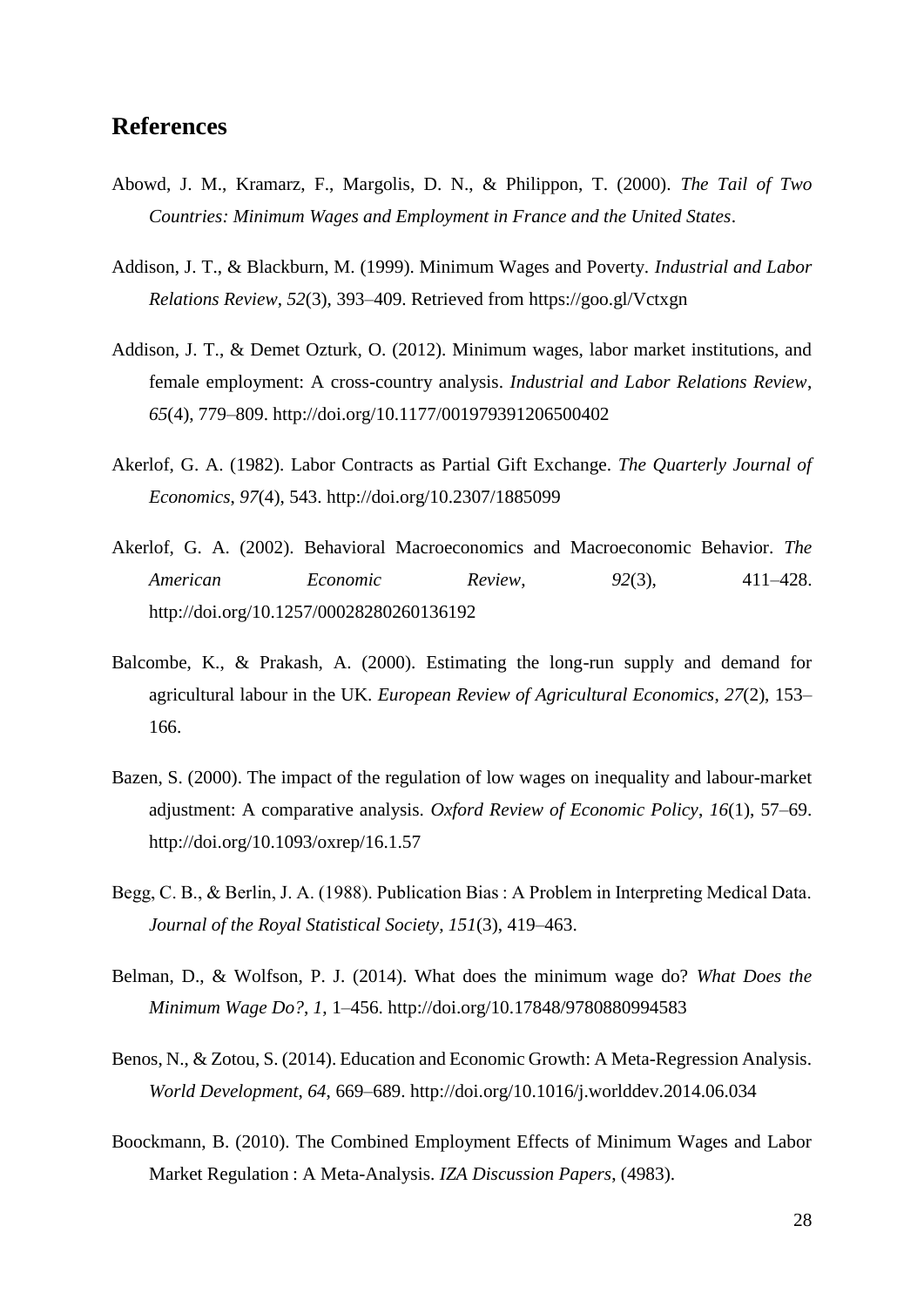- Brown, C., Gilroy, C., & Kohen, A. (1982). The Effect of The Minimum Wage on Employment and Unemployment. *Journal of Economic Literature*, *20*(2), 487–528.
- Burkhauser, R. V, Couch, K. A., & Wittenburg, D. C. (2000). A Reassessment of the New Economics of the Minimum Wage Literature with Monthly Data from the Current Population Survey. *Journal of Labor Economics*, *18*(4), 653–680. http://doi.org/10.2307/2660598
- Card, D. (1992). Do Minimum Wages Reduce Employment? A Case Study of California, 1987- 89. *Industrial and Labor Relations Review*, *46*(1), 38. http://doi.org/10.2307/2524737
- Card, D., & Krueger, A. (1995a). Time-Series Minimum-Wage Studies : A Meta-analysis, *85*(2).
- Card, D., & Krueger, A. B. (1994). Minimum Wages and Employment: A Case Study of the Fast-Food Industry in New Jersey and Pennsylvania. *The American Economic Review*, *84*(4), 772–793.
- Card, D., & Krueger, A. B. (1995b). *Myth and Measurement: The New Economics of the Minimum Wage*. Princeton, N.J.: Princeton University Press. http://doi.org/10.1533/9781845699789.5.663
- Connolly, S., & Gregory, M. (2002). The national minimum wage and hours of work: Implications for low paid women. *Oxford Bulletin of Economics and Statistics*, *64*(SUPPL.), 607–631. http://doi.org/10.1111/1468-0084.64.s.3
- Cuesta, M. B., Heras, R. L., & Carcedo, J. M. (2011). Minimum Wage and Youth Employment Rates, 2000-2008. *Revista de Economía Aplicada*, *XIX*, 35–57.
- de Linde Leonard, M., Stanley, T. D., & Doucouliagos, H. (2014). Does the UK Minimum Wage Reduce Employment? A Meta-Regression Analysis. *British Journal of Industrial Relations*, *52*(3), 499–520. http://doi.org/10.1111/bjir.12031
- De Long, J. B., & Lang, K. (1992). Are All Economic Hypotheses False? *Journal of Political Economy*. http://doi.org/10.1007/s11423-011-9194-5
- Dickens, R., Machin, S., & Manning, A. (1999). The Effects of Minimum Wages on Employment: Theory and Evidence from Britain. *Journal of Labor Economics*, *17*(1), 1–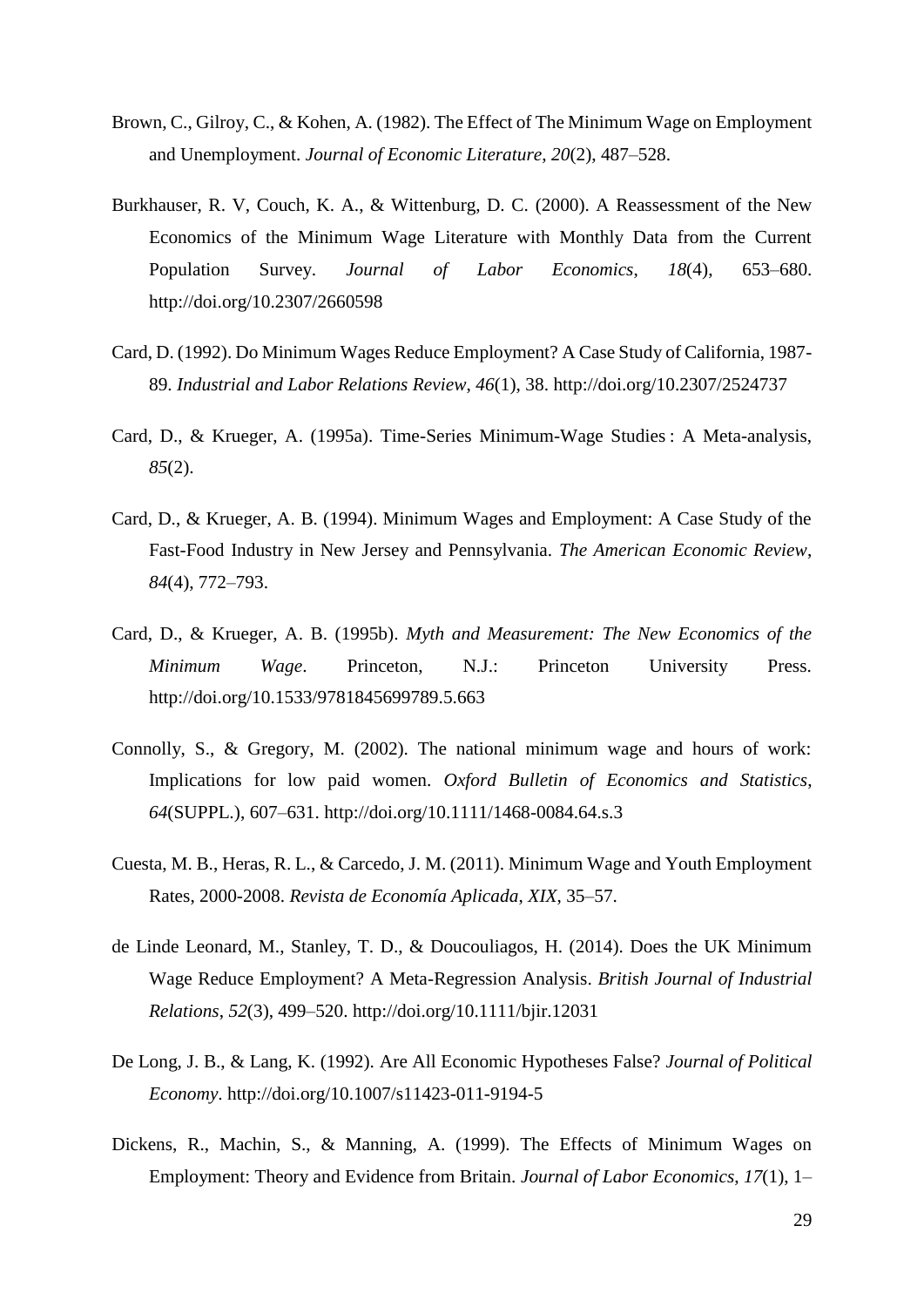22. http://doi.org/10.1086/209911

- Doucouliagos, C., Stanley, T. D., & Giles, M. (2012). Are estimates of the value of a statistical life exaggerated? *Journal of Health Economics*, *31*(1), 197–206. http://doi.org/10.1016/j.jhealeco.2011.10.001
- Doucouliagos, H., & Stanley, T. D. (2009). Publication selection bias in minimum-wage research? A meta-regression analysis. *British Journal of Industrial Relations*, *47*(2), 406– 428. http://doi.org/10.1111/j.1467-8543.2009.00723.x
- Eagly, A. H., & Carli, L. L. (1981). Sex of researchers and sex-typed communications as determinants of sex differences in influenceability: A meta-analysis of social influence studies. *Psychological Bulletin*, *90*(1), 1–20. http://doi.org/10.1037/0033-2909.90.1.1
- Egger, M., Smith, G. D., Schneider, M., & Minder, C. (1997). Bias in meta-analysis detected by a simple, graphical. *BMJ*, *315*, 629–34. http://doi.org/10.1136/bmj.316.7129.469
- Fernández-Macías, E., & Vacas-Soriano, C. (2016). A coordinated European Union minimum wage policy? *European Journal of Industrial Relations*, *22*(2), 97–113. http://doi.org/10.1177/0959680115610725
- Freeman, R. B. (1996). The Minimum Wage as a Redistributive Tool. *The Economic Journal*, *106*(436), 639–649.
- Giotis, G., & Chletsos, M. (2015). *Is there publication selection bias in minimum wage research during the five-year period from 2010 to 2014?*
- Glass, G. V. (1976). Primary, secondary, and meta-analysis of research. *American Educational Research Association*, *5*(10), 3–8. http://doi.org/10.3102/0013189X005010003
- Glass, G. V. (1997). Integrating Findings : The Meta-Analysis of Research. *Review of Research in Education*, *5*(1977), 351–379.
- Glass, G. V, McGaw, S. B. S., & Lee, M. (1982). Meta-Analysis in Social Research. *Beverly Hills: Sage Publications*, *5*, 371–372. http://doi.org/Doi 10.2307/1165349
- Grant, M. J., & Booth, A. (2009). A typology of reviews: An analysis of 14 review types and associated methodologies. *Health Information and Libraries Journal*, *26*(2), 91–108.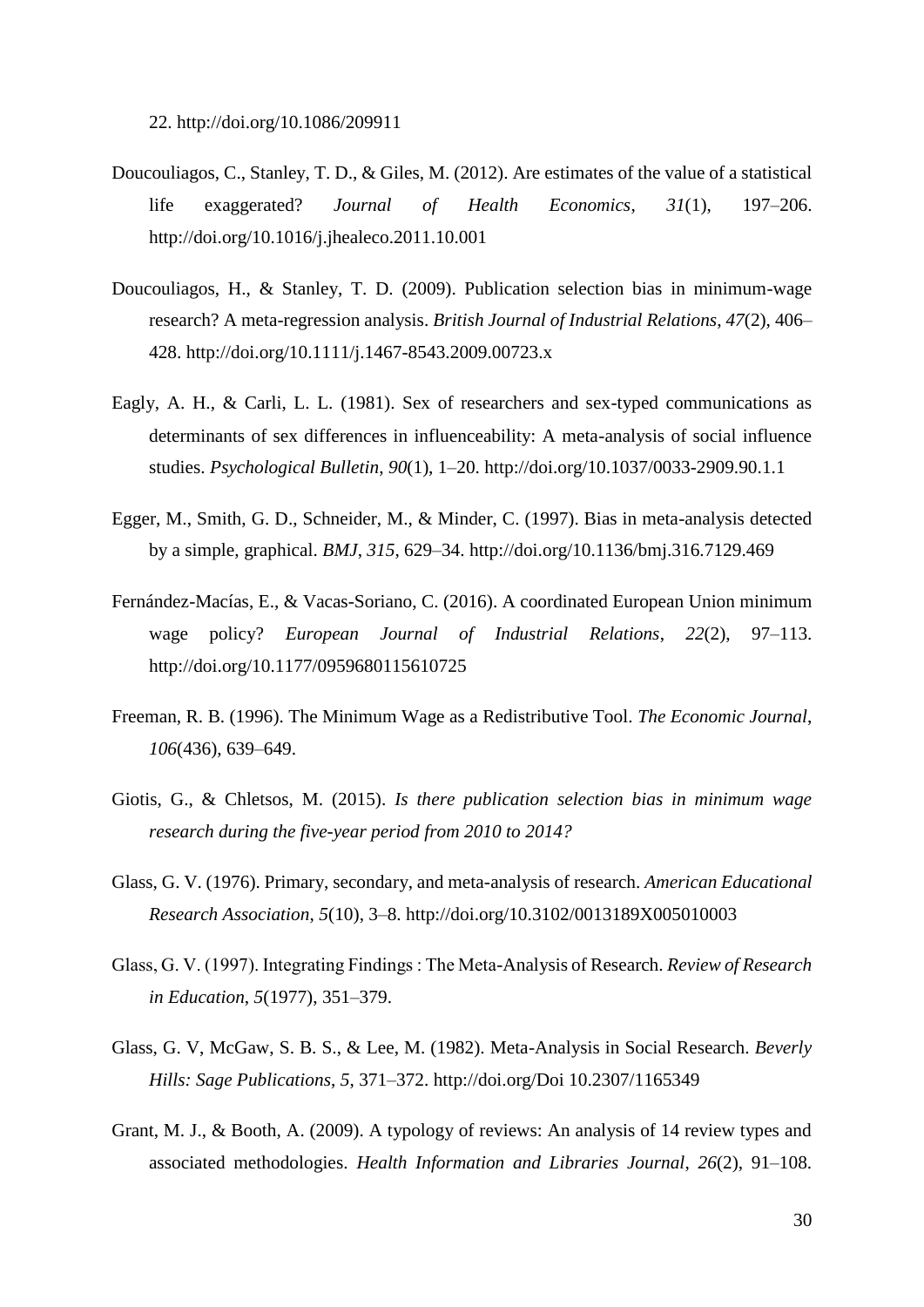http://doi.org/10.1111/j.1471-1842.2009.00848.x

Hafner, M., Taylor, J., Pankowska, P., Stepanek, M., Nataraj, S., & van Stolk, C. (2016). The impact of the National Minimum Wage on employment. *Rand Europe*. http://doi.org/10.1111/j.0013-0133.2003.00196.x

Harasztosi, P., & Lindner, A. (2017). Who Pays for the Minimum Wage?

- Havránek, T. (2010). Rose effect and the euro: Is the magic gone? *Review of World Economics*, *146*(2), 241–261. http://doi.org/10.1007/s10290-010-0050-1
- Herr, H., & Kazandziska, M. (2011). Principles of Minimum Wage Policy Economics , Institutions and Recommendations. *Policy*, (11), p.1-28.
- Karageorgiou, L. (2004). The impact of minimum wage on youth and teenage employment in Greece. *SPOUDAI*, *54*(4), 39–67.
- Lam, K. H., Ormerod, C., Ritchie, F., & Vaze, P. (2006). Do company wage policies persist in the face of minimum wages ? *Labour Market Trends*, (March), 69–82.
- Lemos, S. (2004). Minimum Wage Policy and Employment Effects: Evidence from Brazil. *Economía*, *5*(1), 219–266. http://doi.org/10.1353/eco.2005.0007
- Lester, R. A. (1946). Shortcomings of Marginal Analysis for Wage-Employment Problems. *The American Economic Review*, *36*(1), 63–82.
- Machin, S., & Manning, A. (1994). The Effects of Minimum Wages on Wage Dispersion and Employment: Evidence from the U.K. Wages Councils. *ILR Review*, *47*(2), 319–329.
- Machin, S., Manning, A., & Rahman, L. (2003). Where the Minimum Wage Bites Hard: Introduction of Minimum Wages to a Low Wage Sector. *Journal of the European Economic Association*, *1*(1), 154–180. http://doi.org/10.1162/154247603322256792
- Majchrowska, A., & Żółkiewski, Z. (2012). The impact of minimum wage on employment in Poland. *Investigaciones Regionales*, *24*, 211–239.
- Manning, A. (2003). *Monopsony in Motion: Imperfect Competition in Labour Markets*. Princeton, N.J.: Princeton University Press.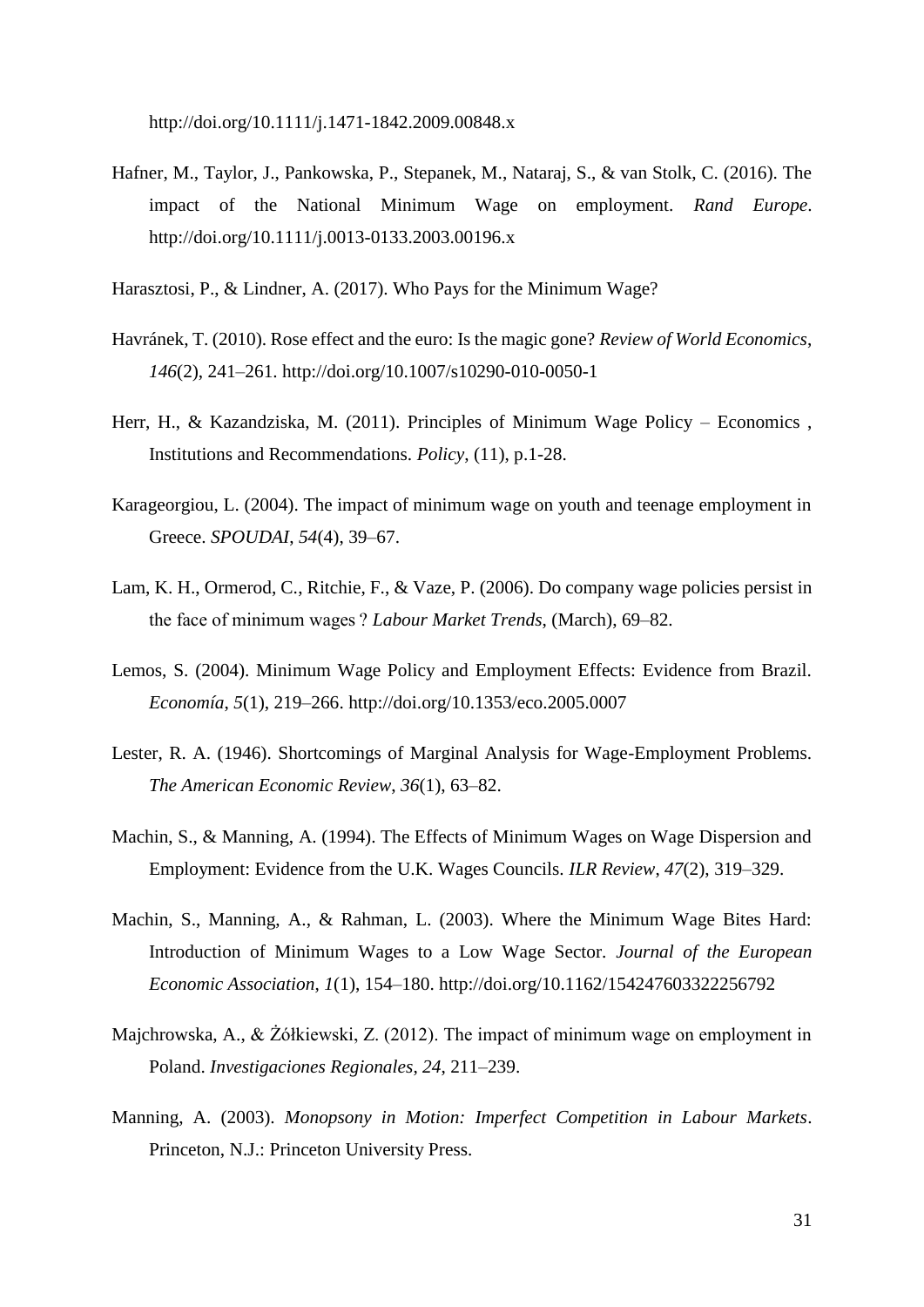- Manning, A. (2016). *The Elusive Employment Effect of the Minimum Wage*. Retrieved from http://cep.lse.ac.uk/pubs/download/dp1428.pdf
- Maurice, S. C. (1974). Monopsony and the Effects of an Externally Imposed Minimum Wage. *Southern Economic Journal*, *41*(2), 283–287.
- Metcalf, D. (2008). Why has the British National Minimum Wage had little or no impact on employment? *Journal of Industrial Relations*, *50*(3), 489–512. http://doi.org/10.1177/0022185608090003
- Nataraj, S., Perez-Arce, F., Kumar, K. B., & Srinivasan, S. V. (2014). The impact of labor market regulation on employment in low-income countries: A meta-analysis. *Journal of Economic Surveys*, *28*(3), 551–572. http://doi.org/10.1111/joes.12040
- Nelson, J. P., & Kennedy, P. E. (2009). The use (and abuse) of meta-analysis in environmental and natural resource economics: An assessment. *Environmental and Resource Economics*, *42*(3), 345–377. http://doi.org/10.1007/s10640-008-9253-5
- Neumark, D., Schweitzer, M., & Wascher, W. (1999). *The Effects of Minimum Wages Throughout the Wage Distribution*.
- Neumark, D., & Wascher, W. (2000). Minimum Wages and Employment: A Case Study of the Fast-Food Industry in New Jersey and Pennsylvania: Comment. *The American Economic Review*, *90*(5), 1362–1396.
- Neumark, D., & Wascher, W. (2007). Minimum wages and employment. *IZA Discussion Papers*, (1–2), 1–156. http://doi.org/10.1561/0700000015
- Neumark, D., & Wascher, W. L. (2004). Minimum Wages, Labor Market Institutions, and Youth Employment: A Cross-National Analysis, *57*(2), 223–248.
- Peach, E. K., & Stanley, T. D. (2009). Efficiency wages, productivity and simultaneity: A metaregression analysis. *Journal of Labor Research*, *30*(3), 262–268. http://doi.org/10.1007/s12122-009-9066-5
- Pereira, S. C. (2003). The impact of minimum wages on youth employment in Portugal. *European Economic Review*, *47*(2), 229–244. http://doi.org/10.1016/S0014- 2921(02)00209-X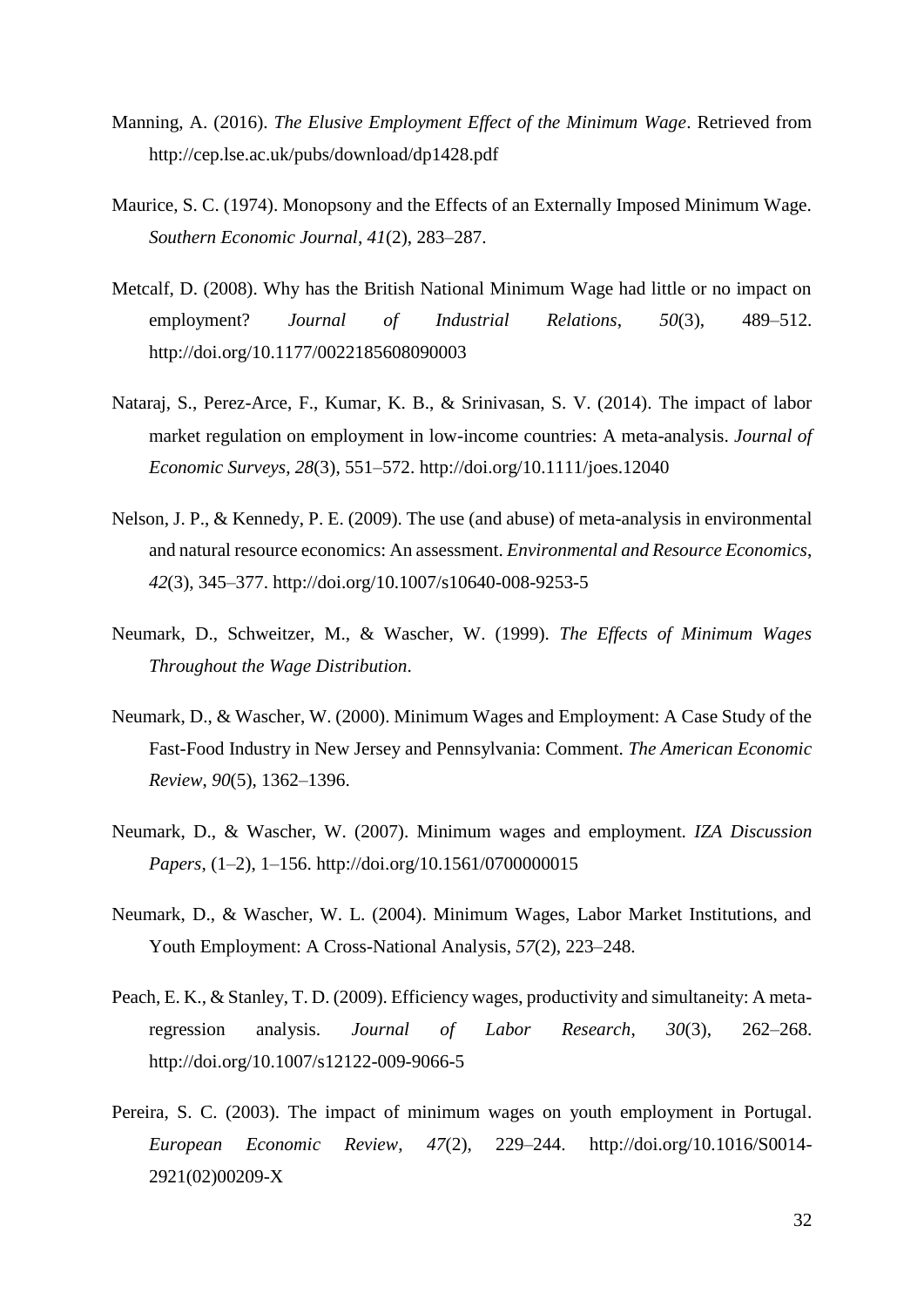- Petticrew, M., & Roberts, H. (2006). *Systematic Reviews in the Social Sciences*. http://doi.org/10.1002/9780470754887
- Ram, M., & Edwards, P. (2004). *Informal Employment, Small Firms and the National Minimum Wage*.
- Rosenthal, R. (1979). The file drawer problem and tolerance for null results. *Psychological Bulletin*, *86*(3), 638–641. http://doi.org/10.1037/0033-2909.86.3.638
- Rosenthal, R., & Jacobson, L. (1966). Teachers' expectancies: Determinants of pupils' IQ gains. *Psychological Reports*, *19*(1), 115–118. http://doi.org/10.2466/pr0.1966.19.1.115
- Rosenthal, R., & Rubin, D. B. (1978). Interpersonal expectancy effects: The first 345 studies. *Behavioral and Brain Sciences*, *1*(3), 377–386. http://doi.org/10.1017/S0140525X00075506
- Schmitt, J. (2013). Why Does the Minimum Wage Have No Discernible Effect on Employment? *Center for Economic and Policy Research*, (February), 1–28. http://doi.org/10.2307.40985804
- Stanley, T. D. (2001). Wheat from Chaff: Meta-Analysis as Quantitative Literature Review. *The Journal of Economic Perspectives*, *15*(3), 131–150.
- Stanley, T. D. (2008). Meta-regression methods for detecting and estimating empirical effects in the presence of publication selection. *Oxford Bulletin of Economics and Statistics*, *70*(1), 103–127. http://doi.org/10.1111/j.1468-0084.2007.00487.x
- Stanley, T. D., & Doucouliagos, H. (2012). *Meta-Regression Analysis in Economics and Business*. London: Routledge.
- Stanley, T. D., Doucouliagos, H., Giles, M. J., Heckemeyer, J., & Johnston, R. (2013). Metaanalysis of Economics Research Reporting Guidelines. *Journal of Economic Surveys*, *27*(2), 390–394. http://doi.org/10.1111/joes.12008
- Stanley, T. D., & Jarrell, S. B. (1989). Meta-regression analysis: A quantitative method of literature surveys. *Journal of Economic Surveys*, *3*(2), 161–170.

Stewart, M. B. (2002). Estimating the impact of the minimum wage using geographical wage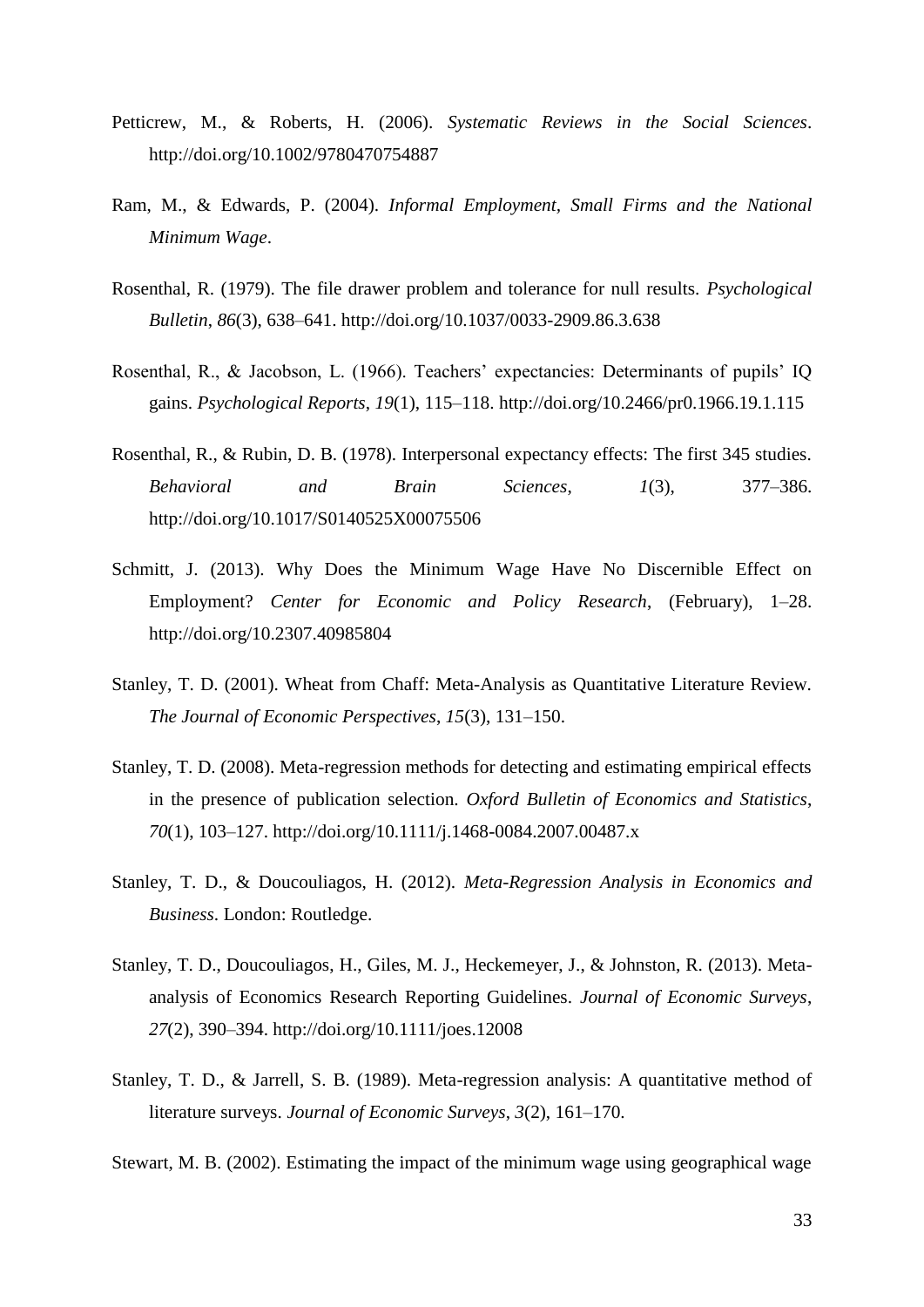variation. *Oxford Bulletin of Economics and Statistics*, *64*(SUPPL.), 583–605. http://doi.org/10.1111/1468-0084.64.s.2

- Stewart, M. B., & Swaffield, J. K. (2002). Using the BHPS wave 9 additional questions to evaluate the impact of the national minimum wage. *Oxford Bulletin of Economics and Statistics*, *64*(SUPPL.), 633–652. http://doi.org/10.1111/1468-0084.64.s.4
- Stewart, M. B., & Swaffield, J. K. (2008). The Other Margin: Do Minimum Wages Cause Working Hours Adjustments for Low-Wage Workers? *Economica*, *75*(297), 148–167.
- Stigler, G. J. (1946). The Economics of Minimum Wage Legislation. *The American Economic Review*, *36*(3), 358–365.
- Wasserman, S., Hedges, L. V., & Olkin, I. (1988). Statistical Methods for Meta-Analysis. *Journal of Educational Statistics*, *13*(1), 75. http://doi.org/10.2307/1164953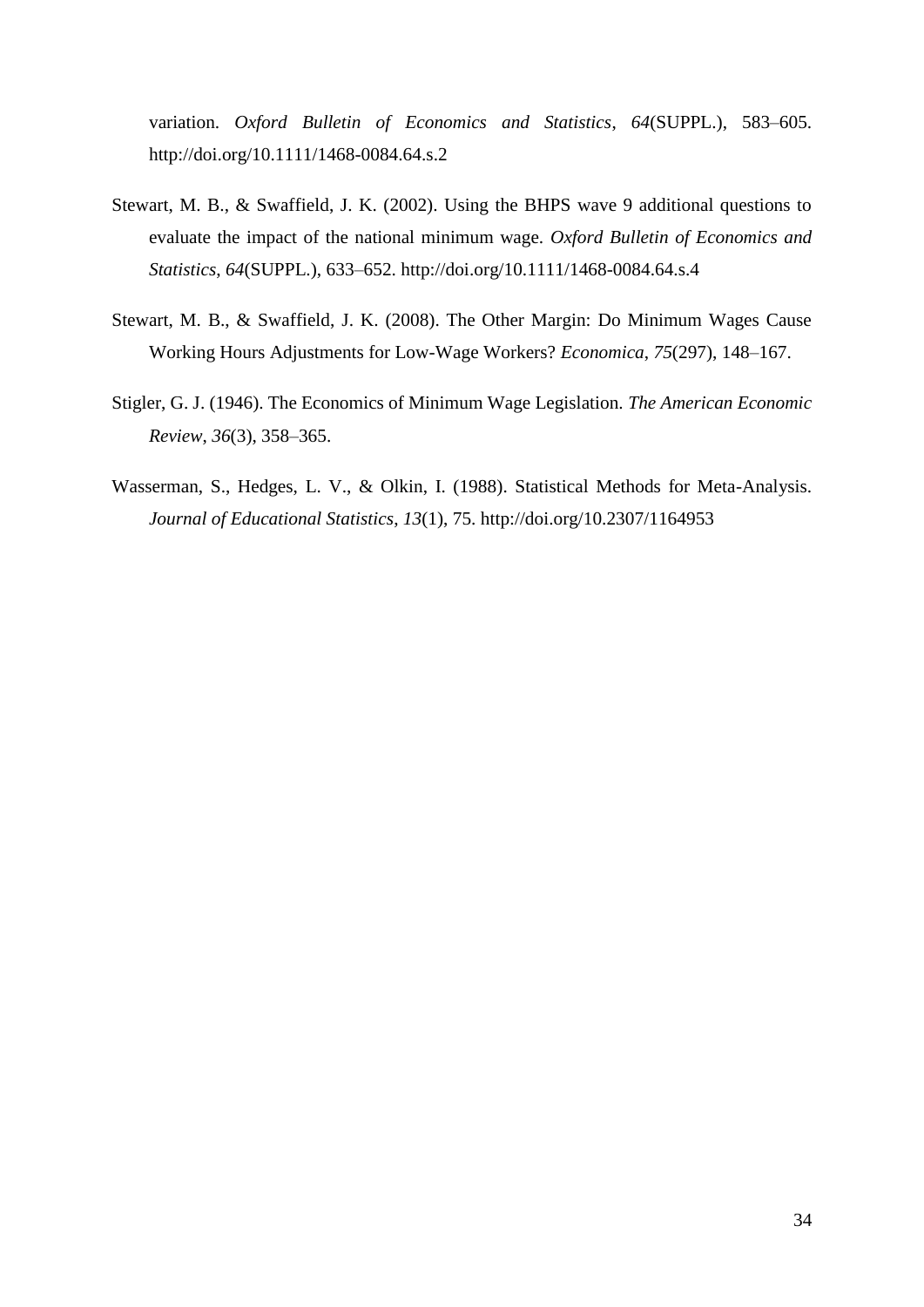## <span id="page-34-0"></span>**Meta-analysis references**

- Addison, J. T., & Demet Ozturk, O. (2012). Minimum wages, labor market institutions, and female employment: A cross-country analysis. Industrial and Labor Relations Review, 65(4), 779–809. http://doi.org/10.1177/001979391206500402
- Connolly, S., & Gregory, M. (2002). The national minimum wage and hours of work: Implications for low paid women. Oxford Bulletin of Economics and Statistics, 64(SUPPL.), 607–631. http://doi.org/10.1111/1468-0084.64.s.3
- Cuesta, M. B., Heras, R. L., & Carcedo, J. M. (2011). Minimum Wage and Youth Employment Rates, 2000-2008. Revista de Economía Aplicada, XIX, 35–57.
- Dickens, R., Machin, S., & Manning, A. (1999). The Effects of Minimum Wages on Employment: Theory and Evidence from Britain. Journal of Labor Economics, 17(1), 1– 22. http://doi.org/10.1086/209911
- Dolado, J., Kramarz, F., Machin, S., Manning, A., Margolis, D., Teulings, C., … Keen, M. (1996). The Economic Impact of Minimum Wages in Europe. Economic Policy, 11(23), 317. http://doi.org/10.2307/1344707
- Draca, M., Machin, S., & Reenen, J. Van. (2011). Minimum Wages and Firm Profitability. Strategy, 3(January), 129–151. http://doi.org/10.1257/app.3.1.129
- Eriksson, T., & Pytlikova, M. (2004). Firm-level consequences of large minimum-wage increases in the Czech and Slovak Republics. Labour, 18(1), 75–103. http://doi.org/10.1111/j.1121-7081.2004.00259.x
- Gowers, R., & Hatton, T. J. (1997). The origins and early impact of the minimum wage in agriculture. Economic History Review, 50(1), 82–103. http://doi.org/10.1111/1468- 0289.00046
- Karageorgiou, L. (2004). The impact of minimum wage on youth and teenage employment in Greece. SPOUDAI, 54(4), 39–67.
- Lindi, M., & Udk, L. (2011). The Impact of the irregularminimum wage increase n wages,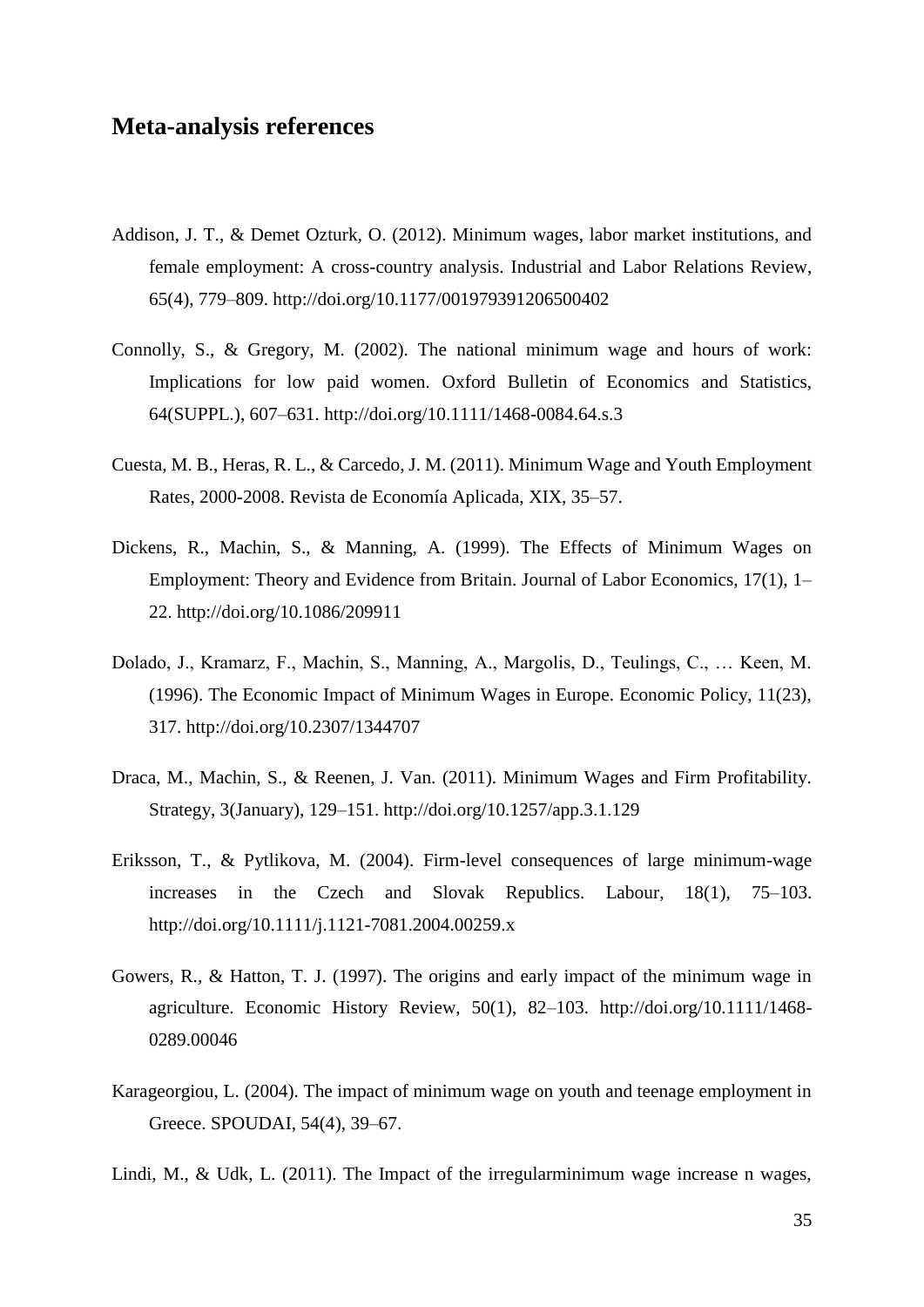employment and average hours paid (Case study for Slovenia). IB Revija, 4, 23–37.

- Machin, S., Manning, A., & Rahman, L. (2003). Where the Minimum Wage Bites Hard: Introduction of Minimum Wages to a Low Wage Sector. Journal of the European Economic Association, 1(1), 154–180. http://doi.org/10.1162/154247603322256792
- Machin, S., & Wilson, J. (2004). Minimum Wages in a Low-Wage Labour Market: Care Homes in the UK. The Economic Journal, 114(494).
- Majchrowska, A., & Żółkiewski, Z. (2012). The impact of minimum wage on employment in Poland. Investigaciones Regionales, 24, 211–239.
- Neumark, D., & Wascher, W. L. (2004). Minimum Wages, Labor Market Institutions, and Youth Employment: A Cross-National Analysis, 57(2), 223–248.
- Pereira, S. C. (2003). The impact of minimum wages on youth employment in Portugal. European Economic Review, 47(2), 229–244. http://doi.org/10.1016/S0014- 2921(02)00209-X
- Ragacs, C. (2008). On the empirics of minimum wages and employment: Evidence for the Austrian industry. Applied Economics Letters, 15(1), 61–64. http://doi.org/10.1080/13504850600689899
- Skedinger, P. (2015). Employment effects of union-bargained minimum wages: Evidence from Sweden's retail sector. European Journal of Marketing, 24(5), 41–49. http://doi.org/10.1108/EL-01-2014-0022
- Vokorokosová, R. (2010). Do Minimum Wage Changes Influence Employment? Economic Analysis, 43(1–2), 83–90.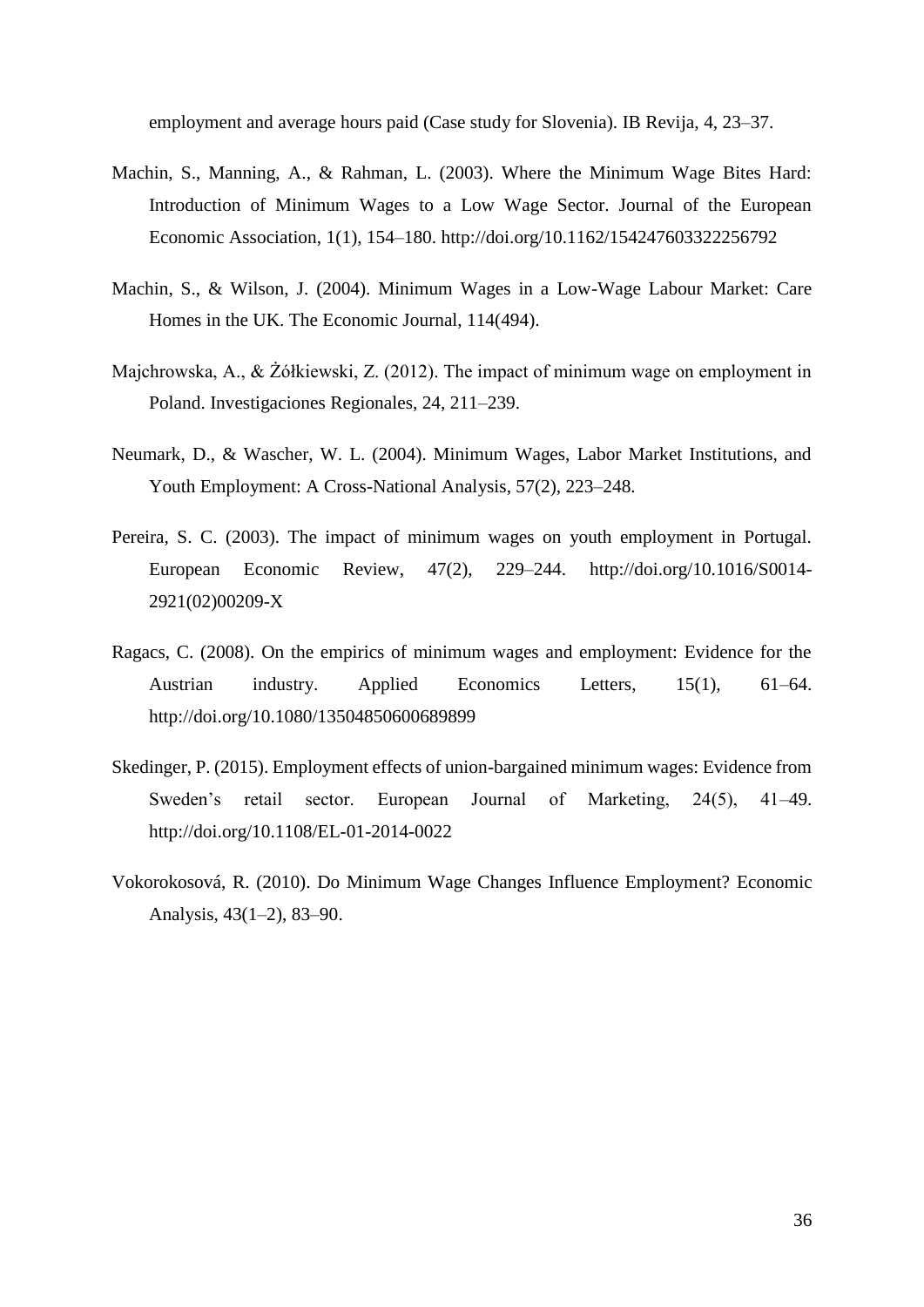# <span id="page-36-0"></span>**Apendix**

In table A1, all intermediate estimations of the general-to-specific approach are reported.

Table A2 then shows estimation for specifications that were constructed based on the specificto-general approach. It means that I included the variable of interest first and then kept on adding variables that I assumed might have helped explain a significance part of the variance of dependent variable. As I was adding variable, I also observed how the significance of all the coefficients was changing.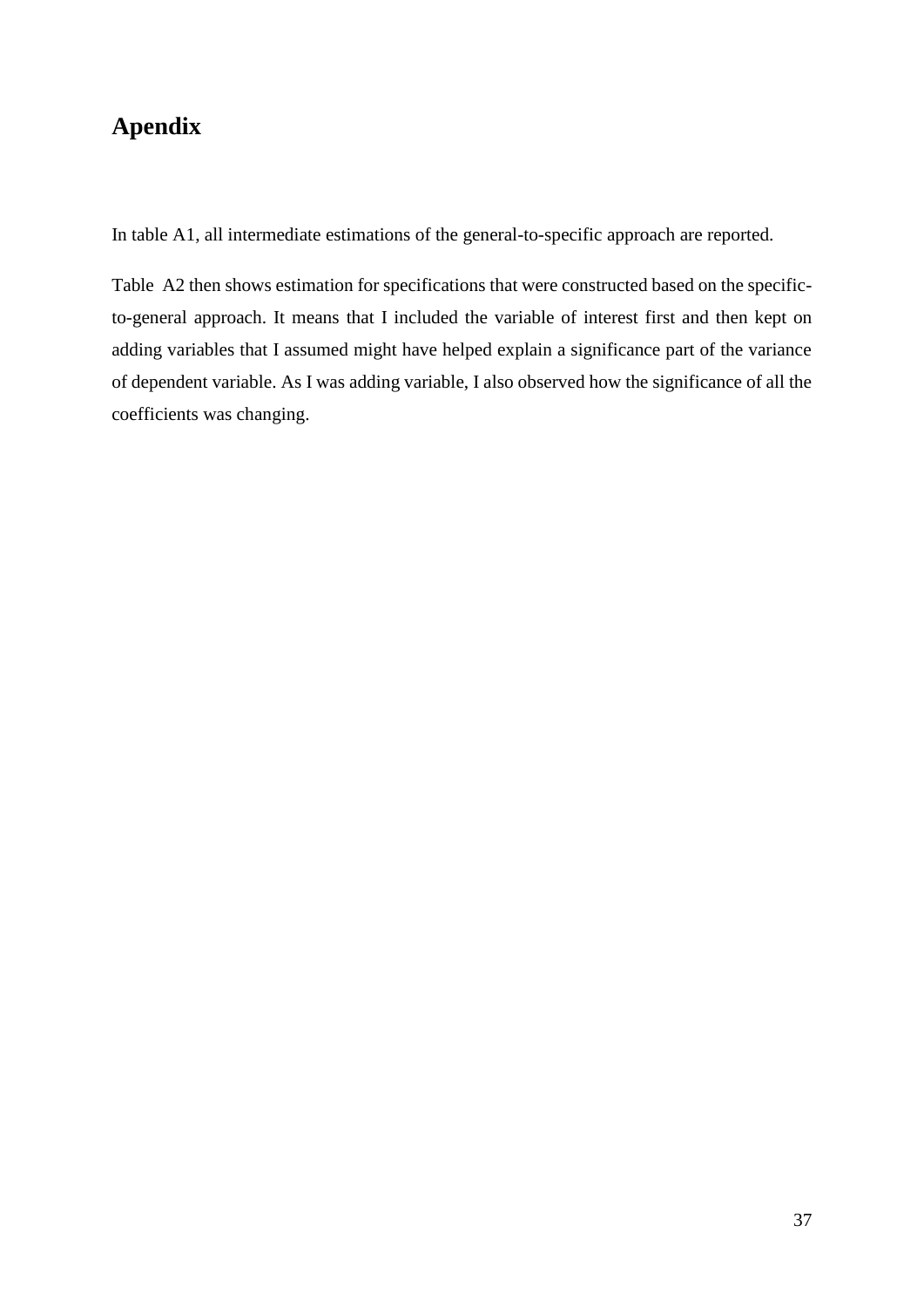|               | $\overline{(1)}$      | $\overline{(2)}$      | $\overline{(3)}$      | $\overline{(4)}$       | $\overline{(5)}$       | $\overline{(6)}$       | (7)                    | (8)                   | $\overline{(9)}$      |
|---------------|-----------------------|-----------------------|-----------------------|------------------------|------------------------|------------------------|------------------------|-----------------------|-----------------------|
| Variables     | elasticity            | elasticity            | elasticity            | elasticity             | elasticity             | elasticity             | elasticity             | elasticity            | elasticity            |
| se            | 1.019<br>(1.513)      | 1.008<br>(1.445)      | 0.839<br>(1.109)      |                        |                        |                        |                        |                       |                       |
| east          | $-0.293$              | $-0.270**$            | $-0.221$              | $-0.248**$             | $-0.264**$             | $-0.252***$            | $-0.172***$            | $-0.224*$             | $-0.224**$            |
| south         | (0.258)<br>$-0.0427$  | (0.107)               | (0.128)               | (0.108)                | (0.111)                | (0.0461)               | (0.0393)               | (0.107)               | (0.105)               |
|               | (0.274)               |                       |                       |                        |                        |                        |                        |                       |                       |
| PanelorCS     | $-0.181$              | $-0.144$              | $-0.133$              | $-0.113***$            | $-0.116***$            | $-0.166***$            | $-0.244***$            | $-0.206*$             | $-0.245**$            |
|               | (0.175)               | (0.162)               | (0.118)               | (0.0233)               | (0.0235)               | (0.0158)               | (0.0247)               | (0.105)               | (0.103)               |
| <b>DID</b>    | $-0.383$              | $-0.332$              | $-0.202$              | $-0.236$               | $-0.228$               | $-0.190$               |                        |                       |                       |
| TeenorYouth   | (0.312)<br>$-0.378$   | (0.229)<br>$-0.333$   | (0.184)<br>$-0.220$   | (0.142)<br>$-0.0669$   | (0.144)<br>$-0.0587$   | (0.145)                |                        |                       |                       |
|               | (0.432)               | (0.434)               | (0.166)               | (0.198)                | (0.195)                |                        |                        |                       |                       |
| female        | $-1.025***$           | $-1.007***$           | $-0.937***$           | $-0.905***$            | $-0.899***$            | $-0.792***$            | $-0.727***$            | $-0.811***$           | $-0.691***$           |
|               | (0.161)               | (0.192)               | (0.254)               | (0.267)                | (0.264)                | (0.135)                | (0.129)                | (0.121)               | (0.192)               |
| Hours         | 0.369                 | $0.392*$              | $0.410*$              | 0.343                  | 0.324                  | $0.316*$               | $0.319**$              | 0.298                 |                       |
|               | (0.245)               | (0.224)               | (0.234)               | (0.225)                | (0.226)                | (0.172)                | (0.151)                | (0.190)               |                       |
| Kaitz         | $-0.310$              | $-0.233$              |                       |                        |                        |                        |                        |                       |                       |
|               | (0.678)               | (0.602)               |                       |                        |                        |                        |                        |                       |                       |
| share         | $-0.703$              | $-0.718$              | $-0.407$              | 0.0632                 |                        |                        |                        |                       |                       |
|               | (1.038)               | (1.035)               | (0.371)               | (0.316)                |                        |                        |                        |                       |                       |
| Mwlevel       | 0.321                 | 0.477                 | $0.797***$            | $0.853***$             | $0.855***$             | $0.940***$             | $0.958***$             | $0.938***$            | $0.936***$            |
| Otherindustry | (0.962)<br>$-0.688**$ | (0.780)<br>$-0.679**$ | (0.159)<br>$-0.611**$ | (0.198)<br>$-0.559***$ | (0.195)<br>$-0.558***$ | (0.00132)<br>$-0.385*$ | (0.00114)<br>$-0.327*$ | (0.00115)             | (0.000956)            |
|               | (0.317)               | (0.273)               | (0.249)               | (0.172)                | (0.170)                | (0.183)                | (0.163)                |                       |                       |
| Homecare      | $-0.689*$             | $-0.563*$             | $-0.604**$            | $-0.809**$             | $-0.741***$            | $-0.646***$            | $-0.645***$            | $-0.693***$           | $-0.682***$           |
|               | (0.359)               | (0.270)               | (0.240)               | (0.330)                | (0.149)                | (0.129)                | (0.0647)               | (0.121)               | (0.146)               |
| Retail        | $-1.043$              | $-1.151**$            | $-1.319***$           | $-1.337***$            | $-1.323***$            | $-1.303***$            | $-1.418***$            | $-1.435***$           | $-1.099***$           |
| Constant      | (0.620)<br>0.777      | (0.499)<br>0.620      | (0.262)<br>0.314      | (0.275)<br>$0.378*$    | (0.278)<br>$0.376*$    | (0.192)<br>$0.290***$  | (0.145)<br>$0.272***$  | (0.202)<br>$0.293***$ | (0.103)<br>$0.295***$ |
|               | (0.885)               | (0.700)               | (0.209)               | (0.198)                | (0.195)                | (0.00132)              | (0.00114)              | (0.00115)             | (0.000956)            |
| Observations  | 187                   | 187                   | 187                   | 187                    | 187                    | 187                    | 187                    | 187                   | 187                   |
| R-squared     | 0.107                 | 0.104                 | 0.103                 | 0.117                  | 0.117                  | 0.114                  | 0.110                  | 0.106                 | 0.110                 |

#### **Table A 1: General-to-specific strategy - intermediate steps**

*Notes: Cluster-robust standard error in parenthesis. Each column represents an intermediate step in the general-to-specific modelling strategy. The leftmost one contains all variables, and then with each step to the right, a variable that had the highest p-value is excluded. WLS with cluster-robust st.er. are used all along. \*\*\* p<0.01, \*\* p<0.05, \* p<0.1*